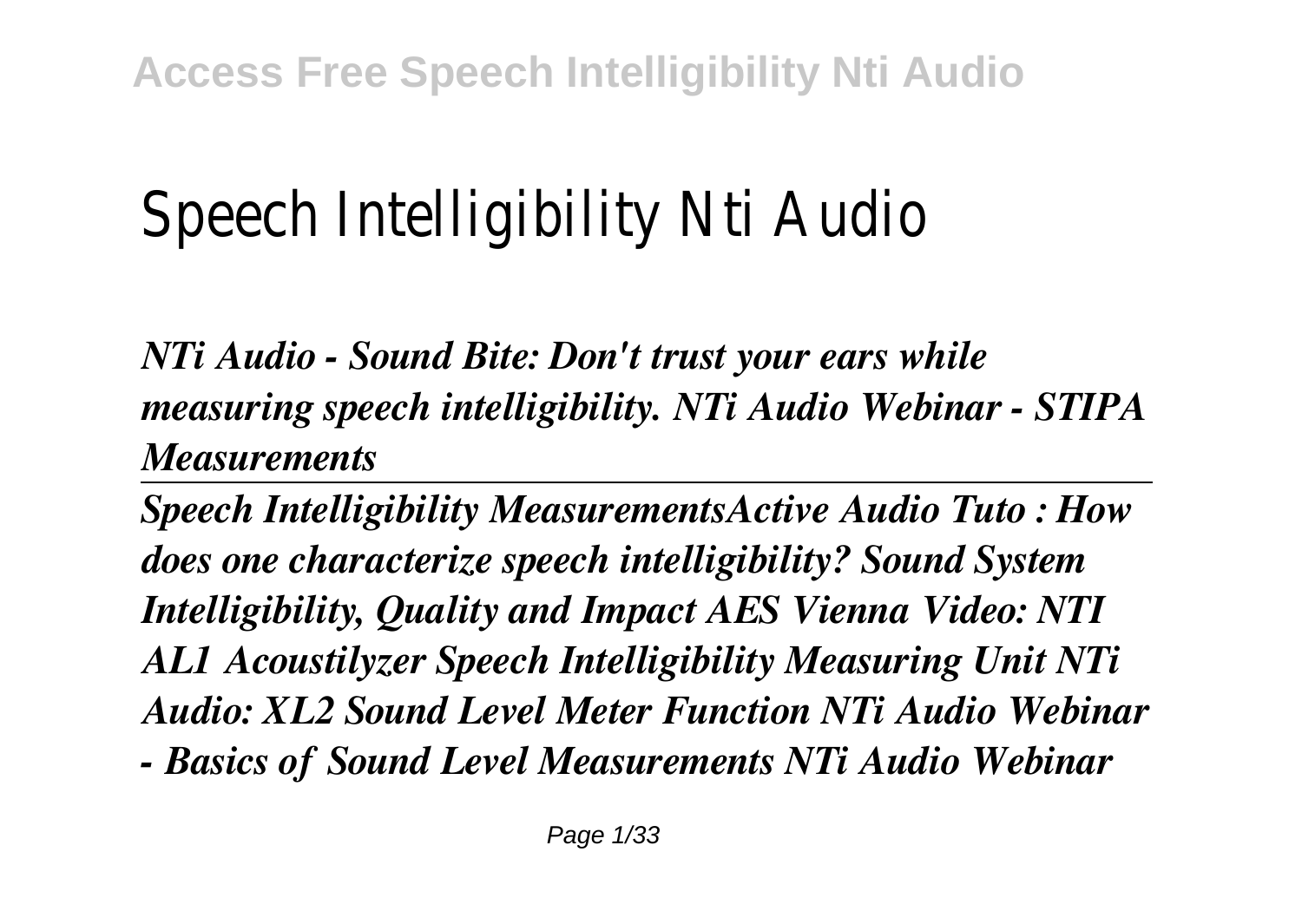### *Measuring Sound Insulation NTi Audio: XL2 Basics NTi Audio Webinar - Basics of FFT Analysis*

*NTi Audio Webinar - RT60 with XL2How Sound Works (In Rooms) NTi Audio: Typical Applications of the Talkbox How To Measure RT60 NTi Audio: FX100 Loudspeaker QC System Speech Intelligibility: Interactions of Context, Clear Speech, Visual Input - with Kristin Van Engen Room Acoustic Analysis/Measurement with Room Eq Wizard - Part 1 How voice frequencies affect speech intelligibility Speech intelligibility - a lecture by Prof. Emeritus Torben Poulsen NTi Audio: Cinema Meter Option for the XL2 How voice directivity affects speech intelligibility*

*NTi Audio Webinar Acoustic Performance of ClassroomsNTi* Page 2/33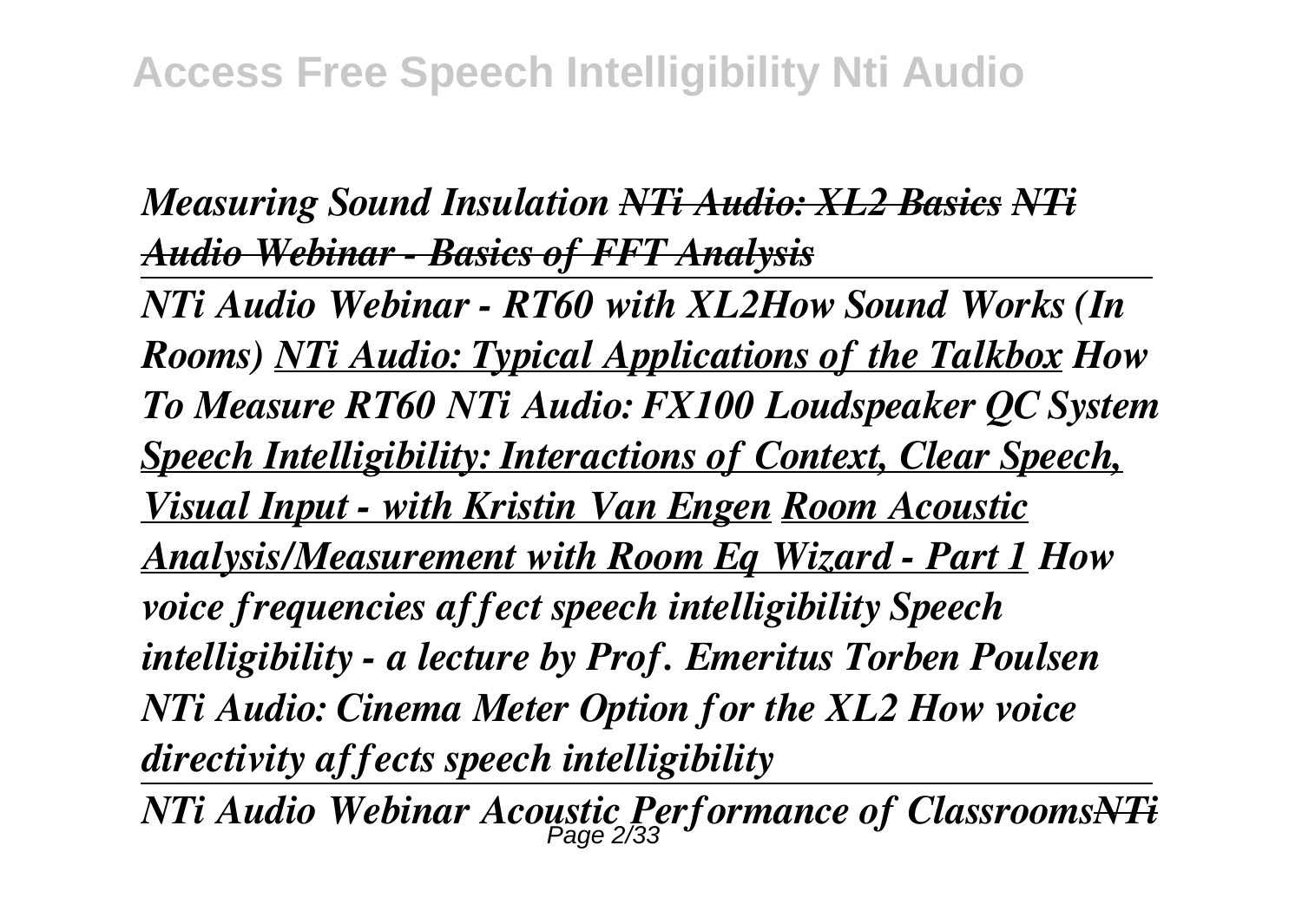*Audio Webinar - Testing of Distributed Audio Systems Speech intelligibility testing with the Bedrock SM50 or SM90 Ensuring speech intelligibility with proper audio techniques NTI Audio XL2 Audio and Acoustic Analyzer \u0026 MR-PRO Minirator Audio Signal Generator AES NY 2018 Multi-microphone Dereverberation and Intelligibility Estimation in Speech Processing NTi Audio: Loudspeaker Directivity Measurements with the FX100NTi Audio Webinar - SoundPropagation Speech Intelligibility Nti Audio Optimize Speech Intelligibility Best intelligibility is achieved*

*at announcement levels in the range of 70-80 dBSPL. At a*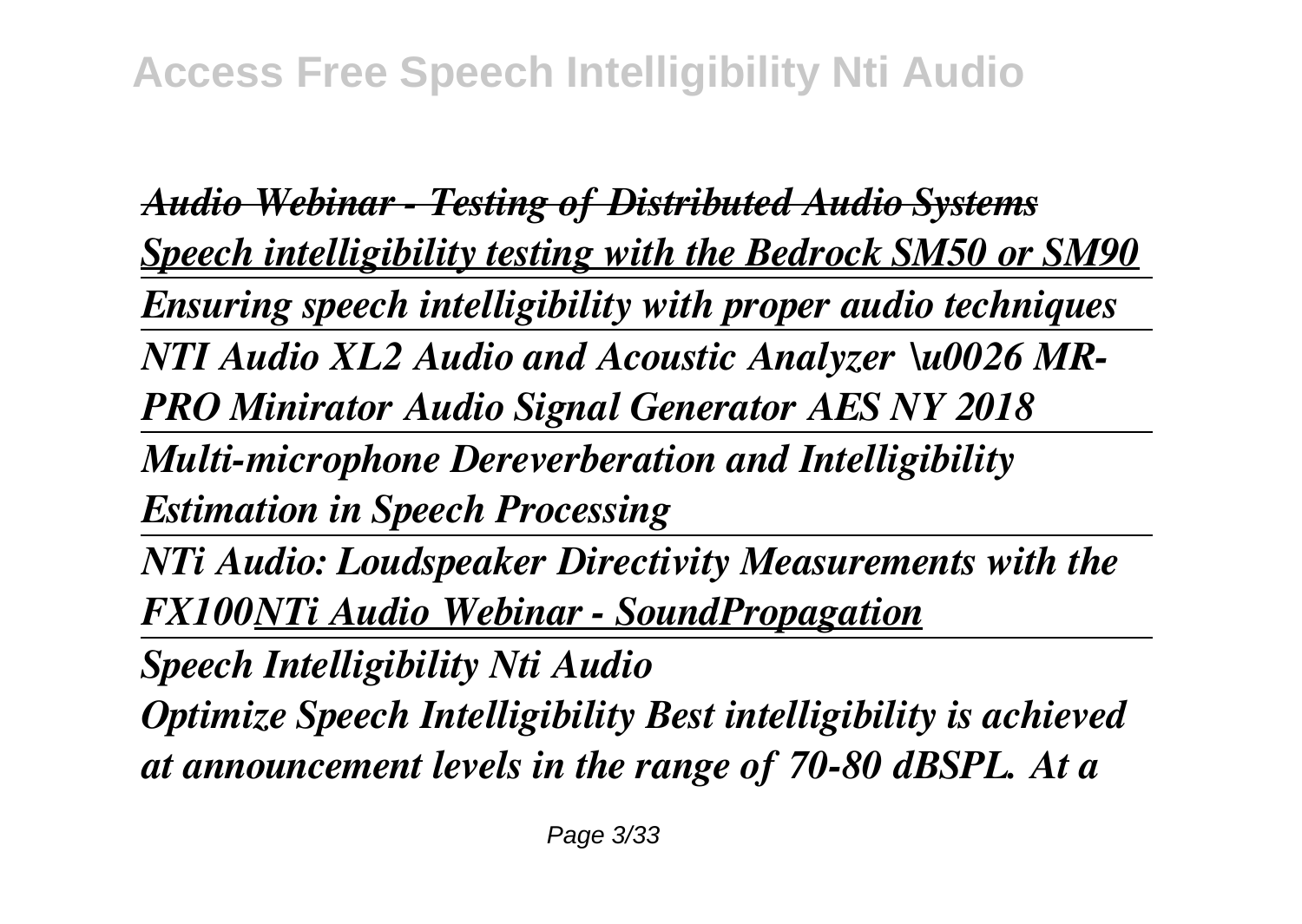*higher sound pressure level, the self-protection mechanism of the ear steps in, which is reflected in a reduced STI result.*

*Speech Intelligibility STIPA | NTi Audio*

*In order to ensure good speech intelligibility, an objective measurement process is necessary that delivers relevant and reproducible results. Measuring the Speech Transmission Index (STI) is such a process. How do we measure Speech Intelligibility STI? By analyzing speech acoustically, we find that human vocal sounds have two characteristics:*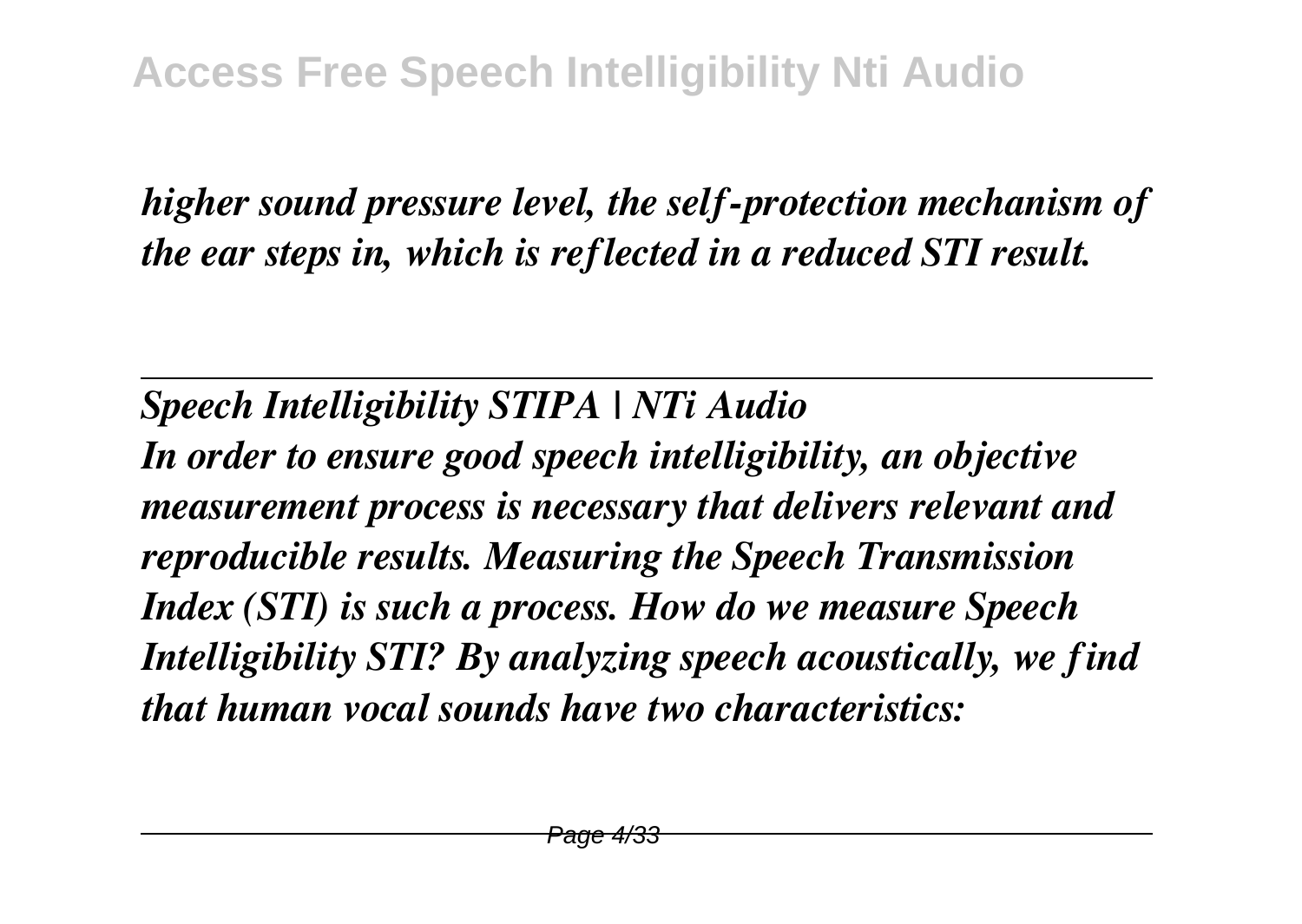*Speech Intelligibility STI - NTi Audio Measurement of speech intelligibility with NTi Audio XL2 Modern measurement methods, such as STI (Speech Transmission Index) or STIPA (Speech Transmission Index of Public Address Systems) try to represent the result with a single number, with as many interference factors as possible (ergo the reality) to be included.*

*Speech Intelligibility in PA systems - NTi Audio NTi Audio XL2 : STIPA - Speech Intelligibility Measurement option £ 29 a day \* Public address systems in shopping centres, railway stations, airports, concert halls etc., have to* Page 5/33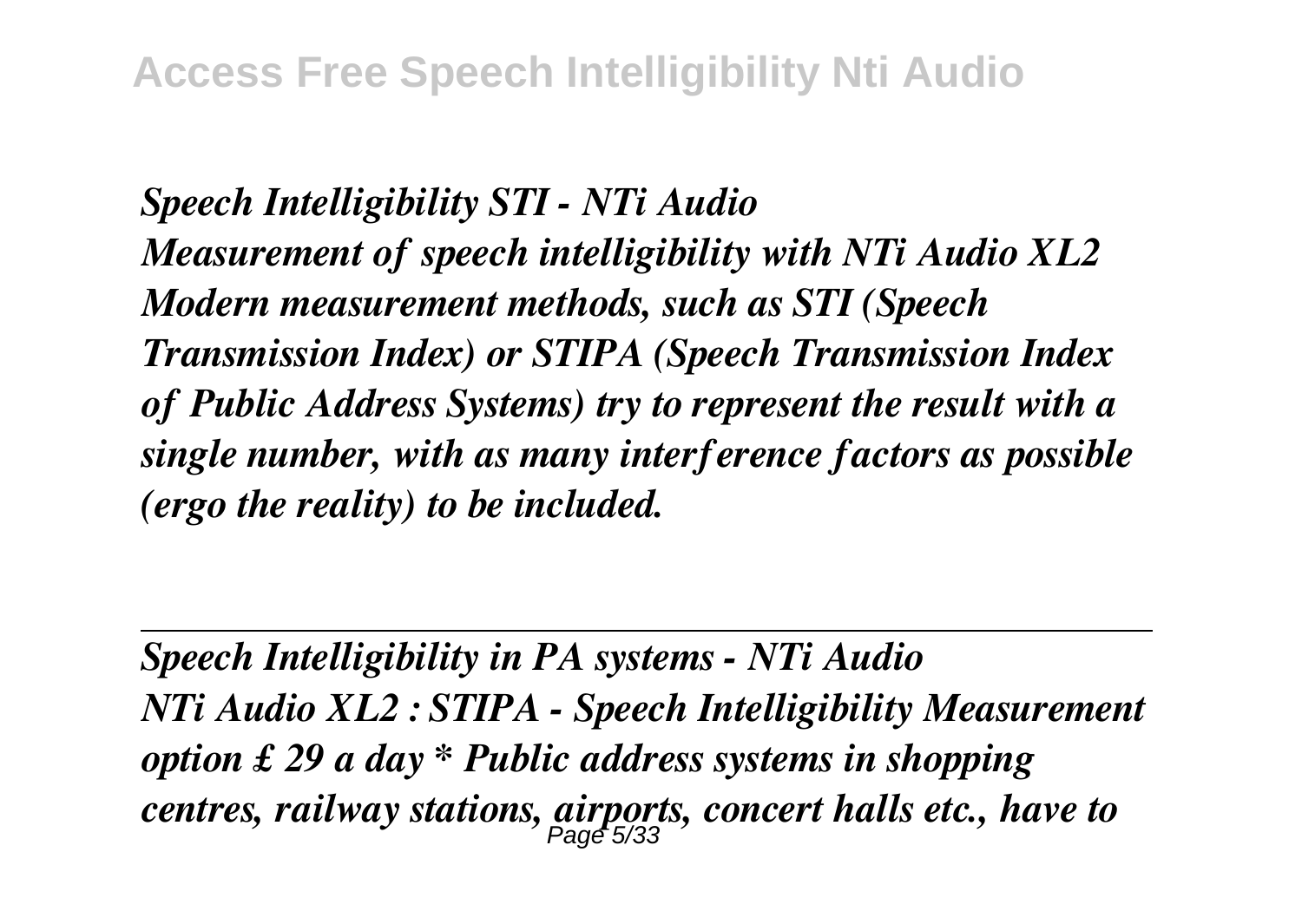*clearly inform people about escape information and directions in case of an emergency, as well as more general information.*

*NTi Audio XL2 STIPA - Speech Intelligibility analyser ... The XL2 Acoustic Analyzer with the STIPA Option installed offers Speech Intelligibility (STIPA) measurements according to the latest IEC standard for verifying speech intelligibility of voice evacuation systems. New XL2 features, like averaging multiple STIPA results and ambient noise correction further increase measurement efficiency. This allows acoustic consultants and installers to emulate ...* Page 6/33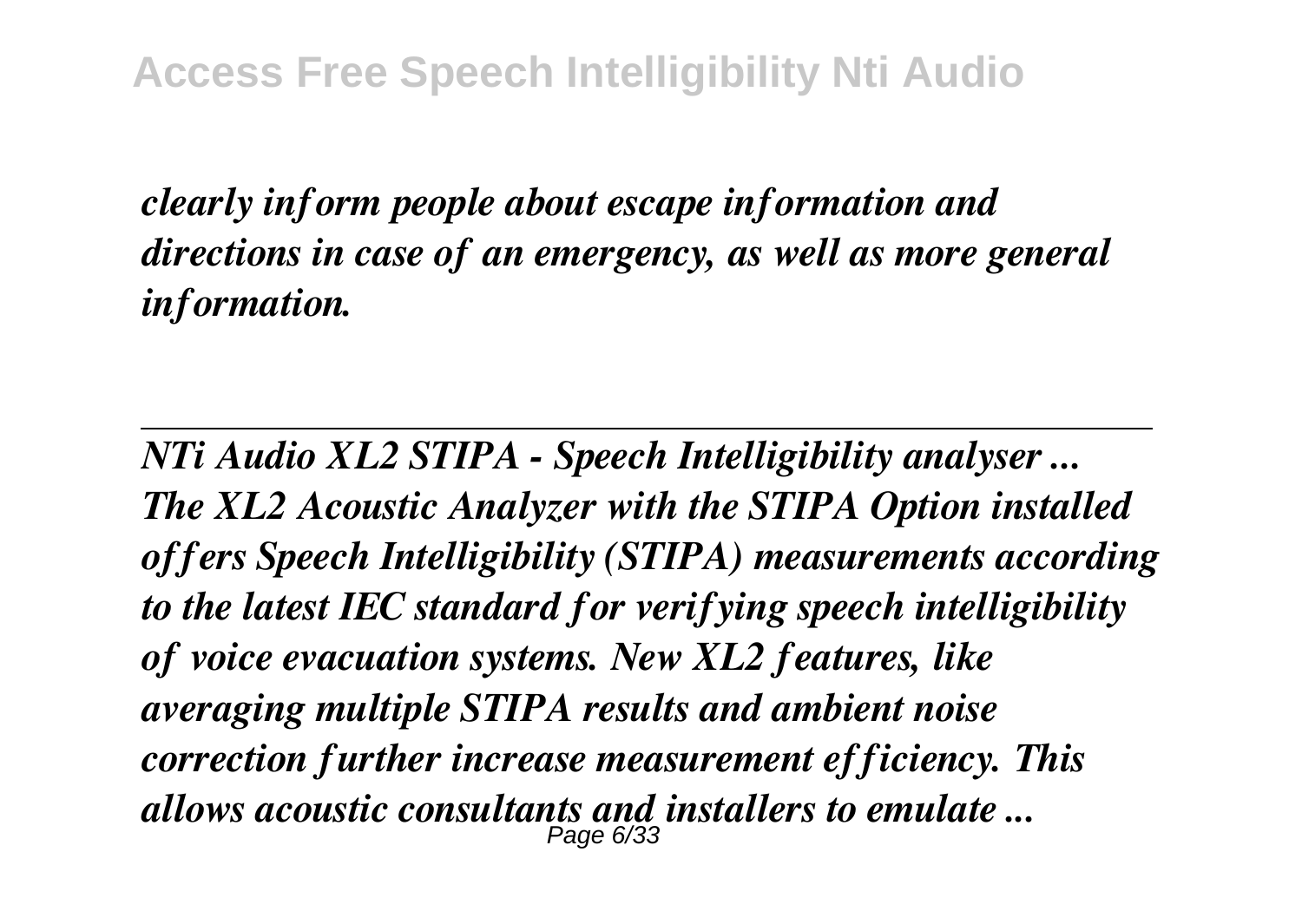*Enhanced Speech Intelligibility Measurement - nti-audio.com The measurement of speech intelligibili- ty can be realized in two ways: either by means of a signal generator (for example NTi Audio MR-PRO), which feeds the STIPA signal directly into the sound system un- der test, or by means of a "TalkBox" with an already built-in signal generator.*

*SPEECH INTELLIGIBILITY IN PA SYSTEMS - NTi Audio Speech Intelligibility Nti Audio After you register at Book Lending (which is free) you'll have the ability to borrow* Page 7/33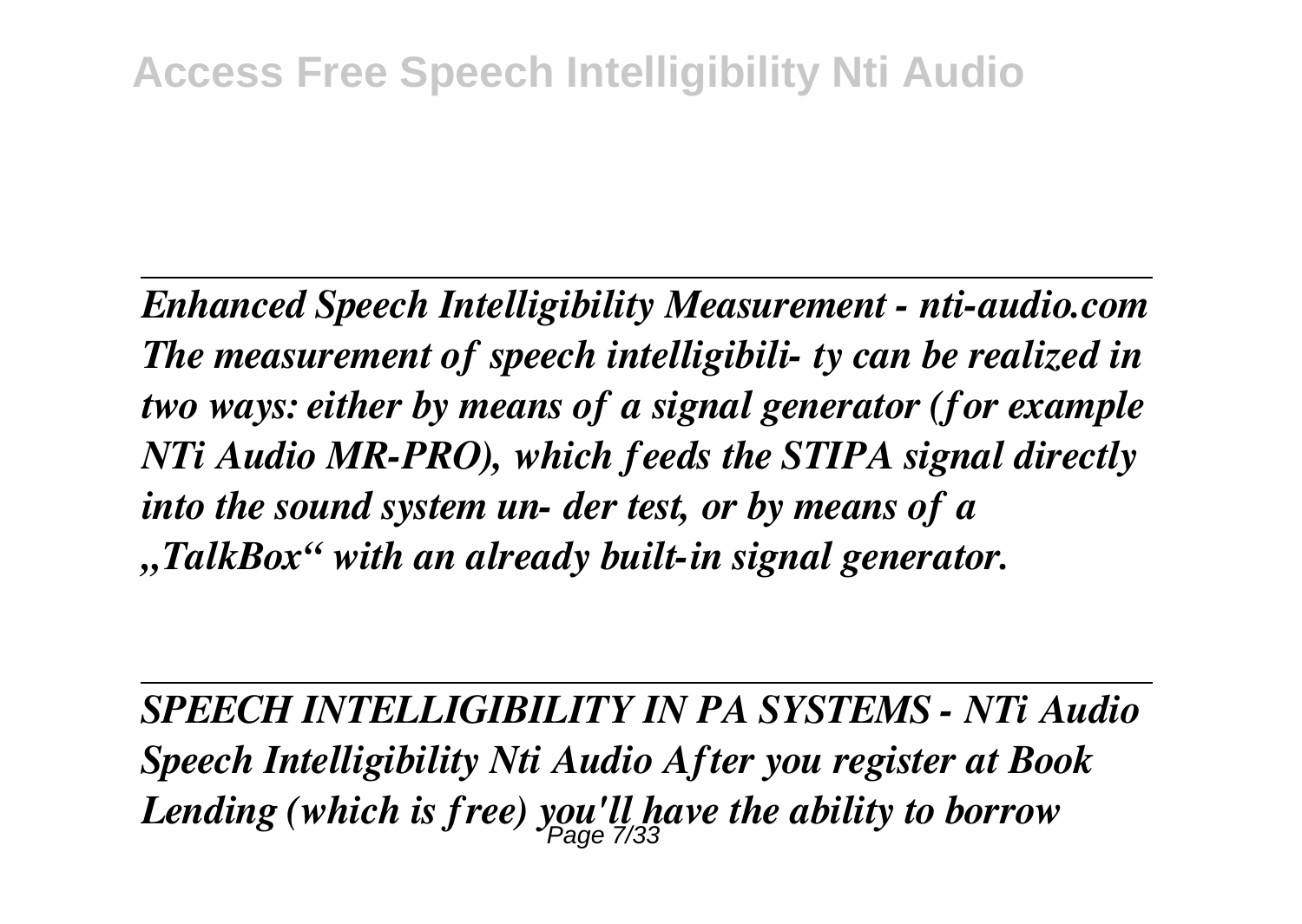*books that other individuals are loaning or to loan one of your Kindle books. You can search through the titles, browse through the list of recently loaned books, and find eBook by genre. Kindle books can only be loaned once, so if you see a title you want, get it before it's ...*

*Speech Intelligibility Nti Audio - wakati.co*

*The NTi Audio TalkBox simplifies and improves the setup of microphones by generating a reference human speech signal or other standard audio test signals, so that all frequencies (not just the frequencies produced by "one, two") can be efficiently adjusted by a single person.* Page 8/33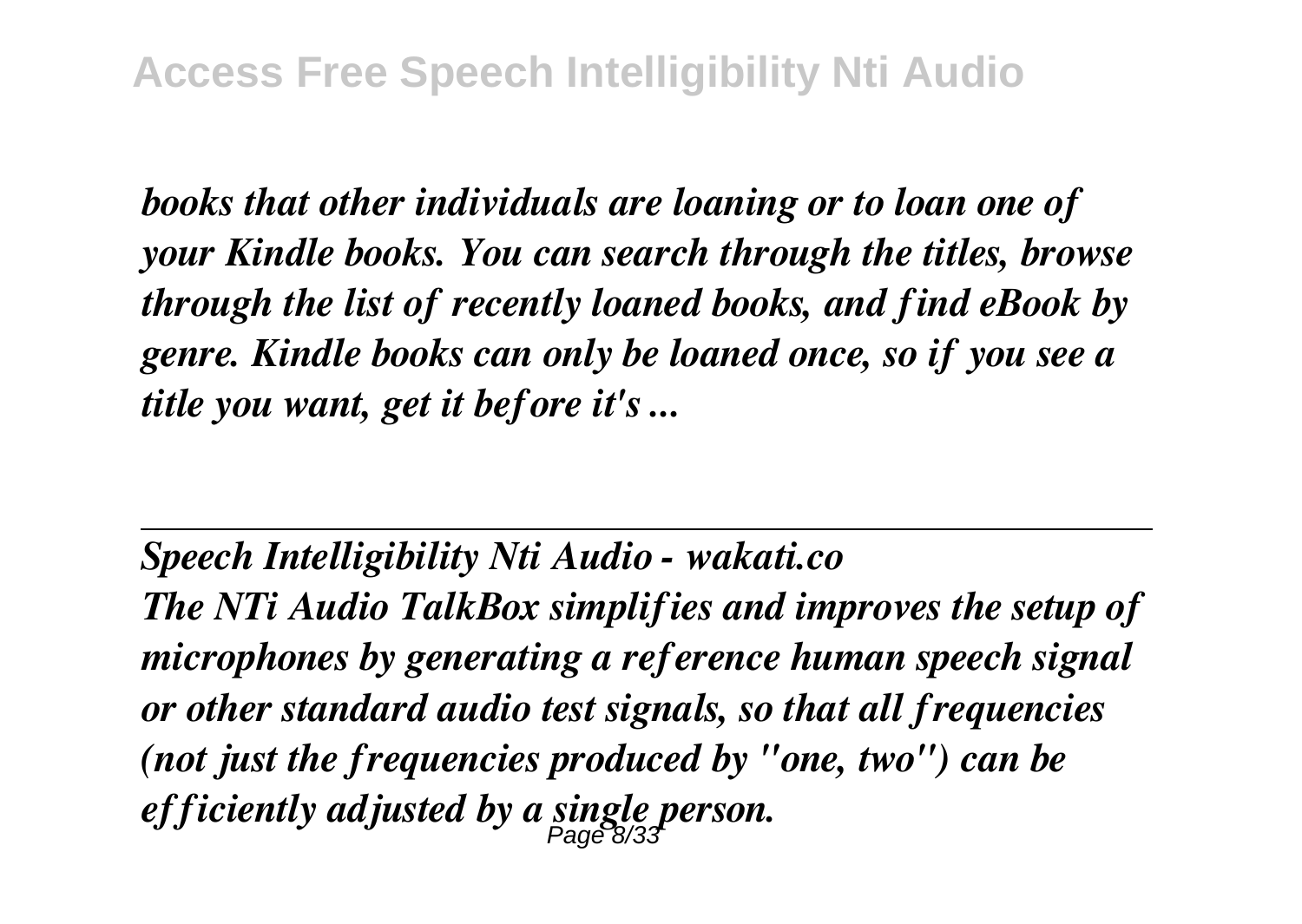#### *Installed Sound - NTi Audio*

*NTi Audio specializes in audio and acoustic measurement instruments. We'll advise you on how to measure, analyze data, and report. We provide the whole solution, using the latest standard-compliant technology, and the best quality; Made in Switzerland! Would you like to know more about how we can help you?*

*NTi Audio Solutions for Audio & Acoustics Speech Intelligibility Reporting; Download here. Professional* Page 9/33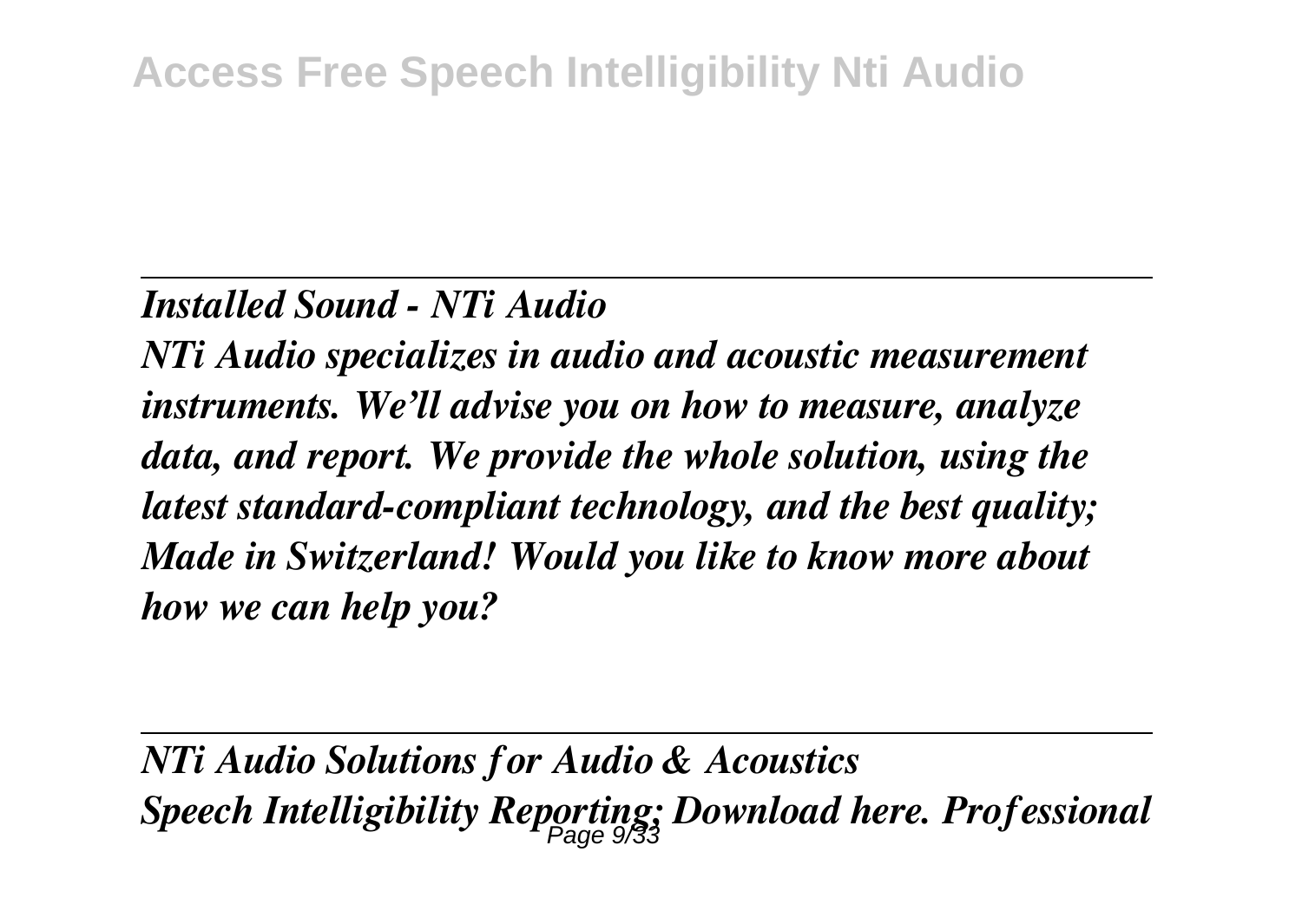*Software Packages (optional): XL2 Data Explorer Professional solution for a comprehensive analysis of logged noise monitoring data. The data import into the software is enabled by the Data Explorer Option or the annual subscription service Data Explorer 365. XL2 Sound Insulation Reporter Provides standardized reports for Airborne ...*

*XL2 Sound Level Meter & Acoustic Analyzer | NTi Audio Another potential reason for poor speech intelligibility can be the room acoustics. In particular, the reverberation time RT60, which is influenced by hard, sound-reflecting surfaces such as walls, windows, tables, etc., is of great interest here.* Page 10/33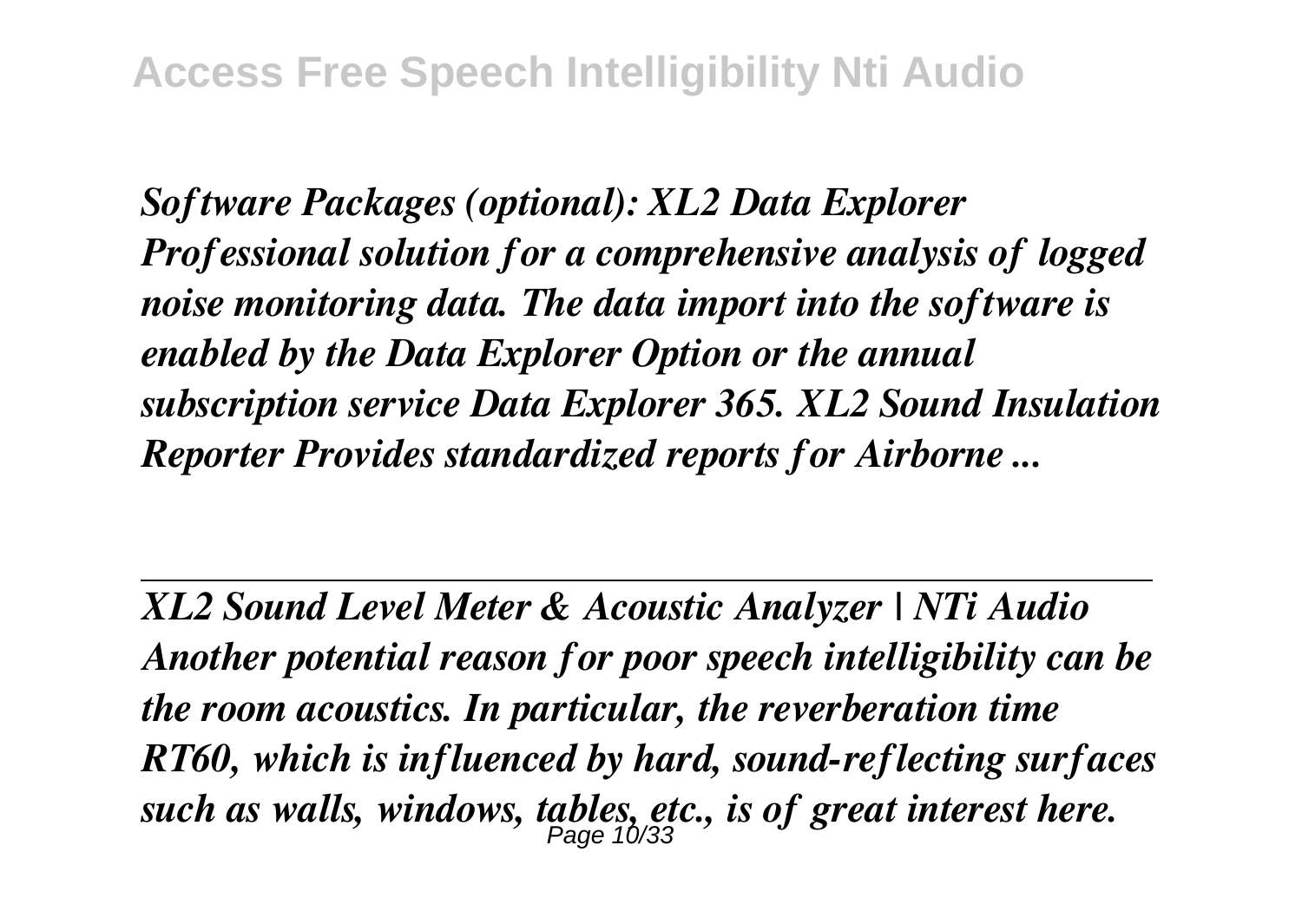*If the reverberating sound is too dominant compared with the direct sound, the intelligibility of the speech suffers. In such a case, two counter ...*

*Speech Intelligibility Archives - sound - acoustics - audio The TalkBox is an acoustic signal generator for speech intelligibility measurements in evacuation and announcement systems, as well as for level alignment of teleconference and other audio systems. The powered precision loudspeaker allows for the complete end-to-end evaluation of the speech intelligibility, STIPA, from the speaker's microphone to the ears of the listener.*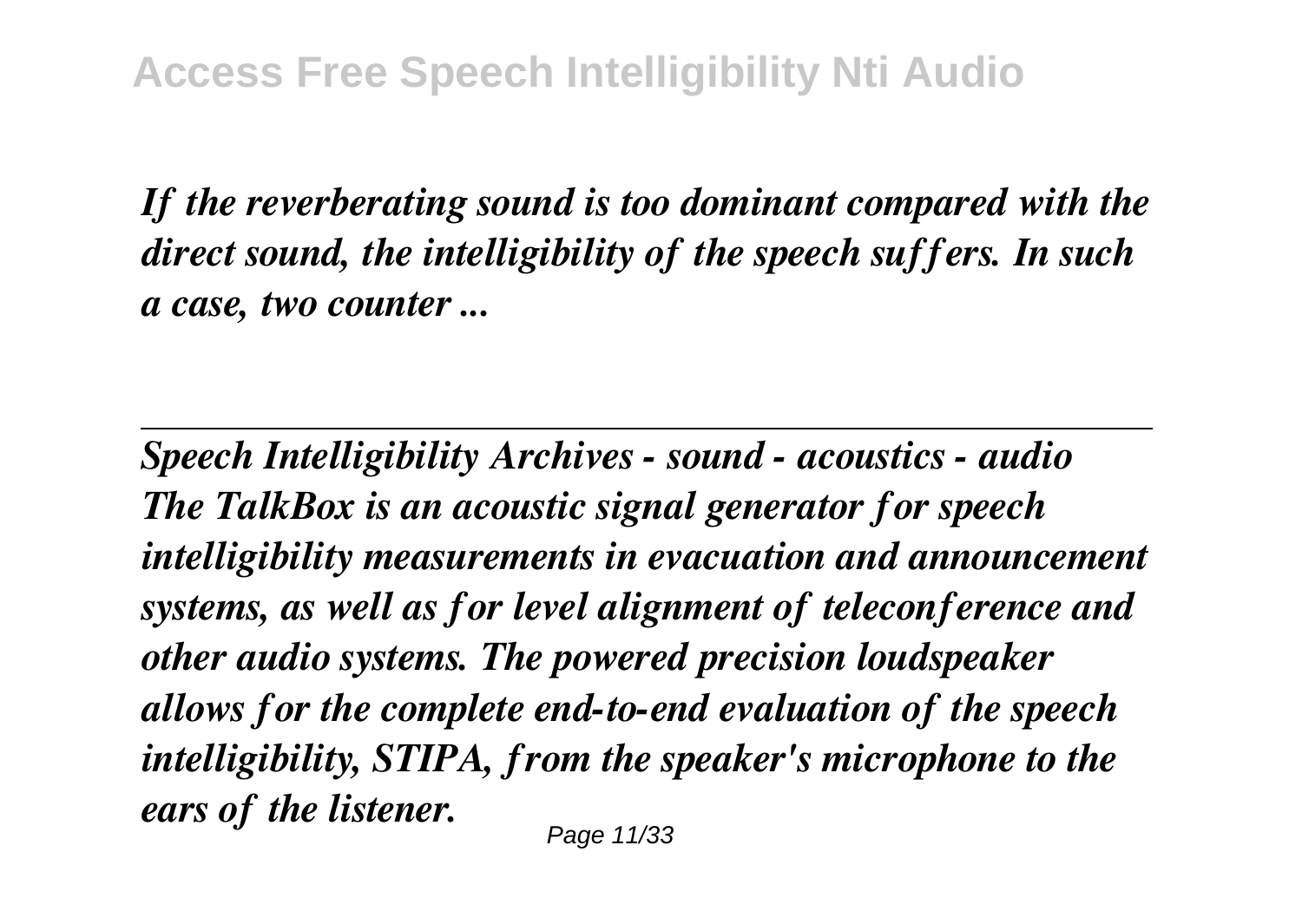# **Access Free Speech Intelligibility Nti Audio**

## *NTI AUDIO TALKBOX ACOUSTIC GENERATOR - STIPA - Canford*

*The analyser is available as a stand-alone test instrument, with a choice of NTI Audio microphones or in kits together with a microphone, signal generator and other accessories. Firmware packages are offered to add reliable measurement of STI, speech transmission index and extended features for sound level and acoustic measurements. XL2*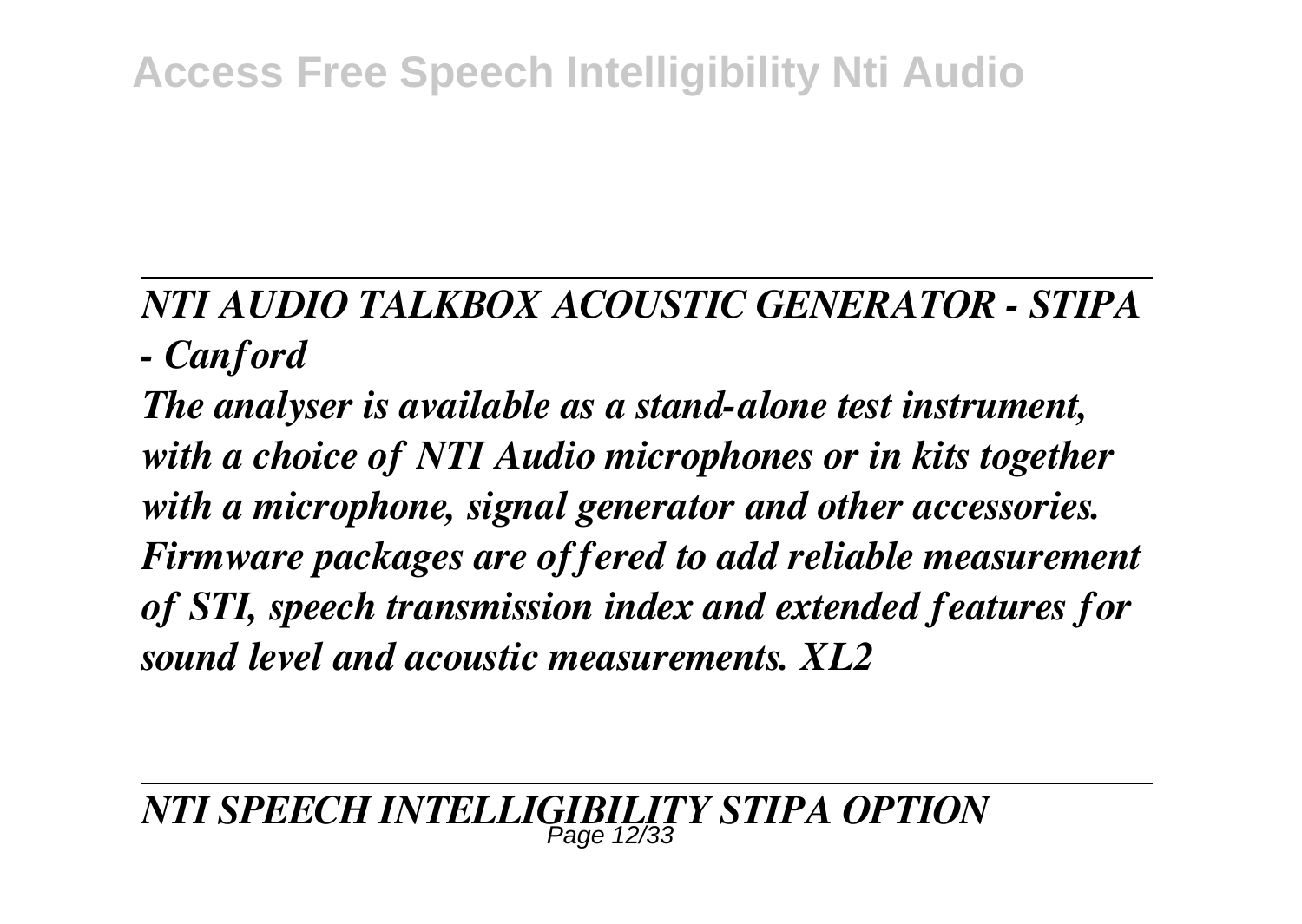#### *Firmware for XL2 ...*

*"Speech Intelligibility Device Market is growing at a High CAGR during the forecast period 2020-2026. The increasing interest of the individuals in this industry is that the major reason for the expansion of this market". Speech Intelligibility Device Market research is an intelligence report with meticulous efforts undertaken to study the right and valuable information. The data which has ...*

*Comprehensive Report on Speech Intelligibility Device ... NTi Audio was formed through a management buyout of the Audio Measurement Division of Neutrik AG. 2005: TalkBox* Page 13/33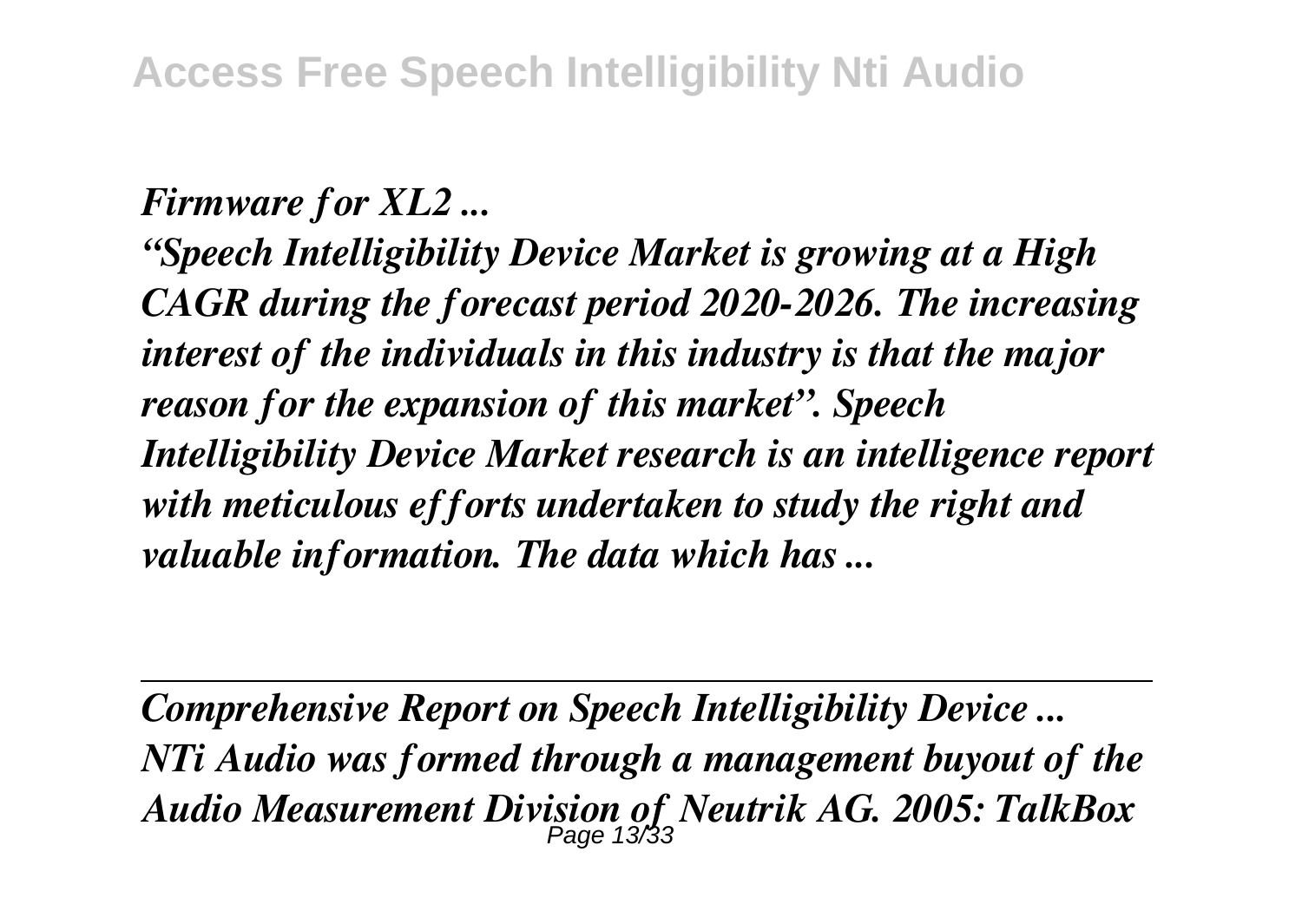*for Speech Intelligibility Measurements released. 2007: Pro version of the Minirators audio signal generator introduced. 2009: The handheld flagship XL2 Audio and Acoustic Analyser launched . NTi : Sound Level Meters and Audio Test Equipment Daily Hire \* XL2 : Sound Level Meter ...*

*NTi Audio Equipment Hire : Gracey & Associates The tool calculates the effect of the actual ambient noise caused by the public onto the measured speech intelligibility. Thus it provides you the expected speech intelligibility in STI or CIS during real-life emergency announcements. The STI Reporting Tool is free to download at the XL2 Support* Page 14/33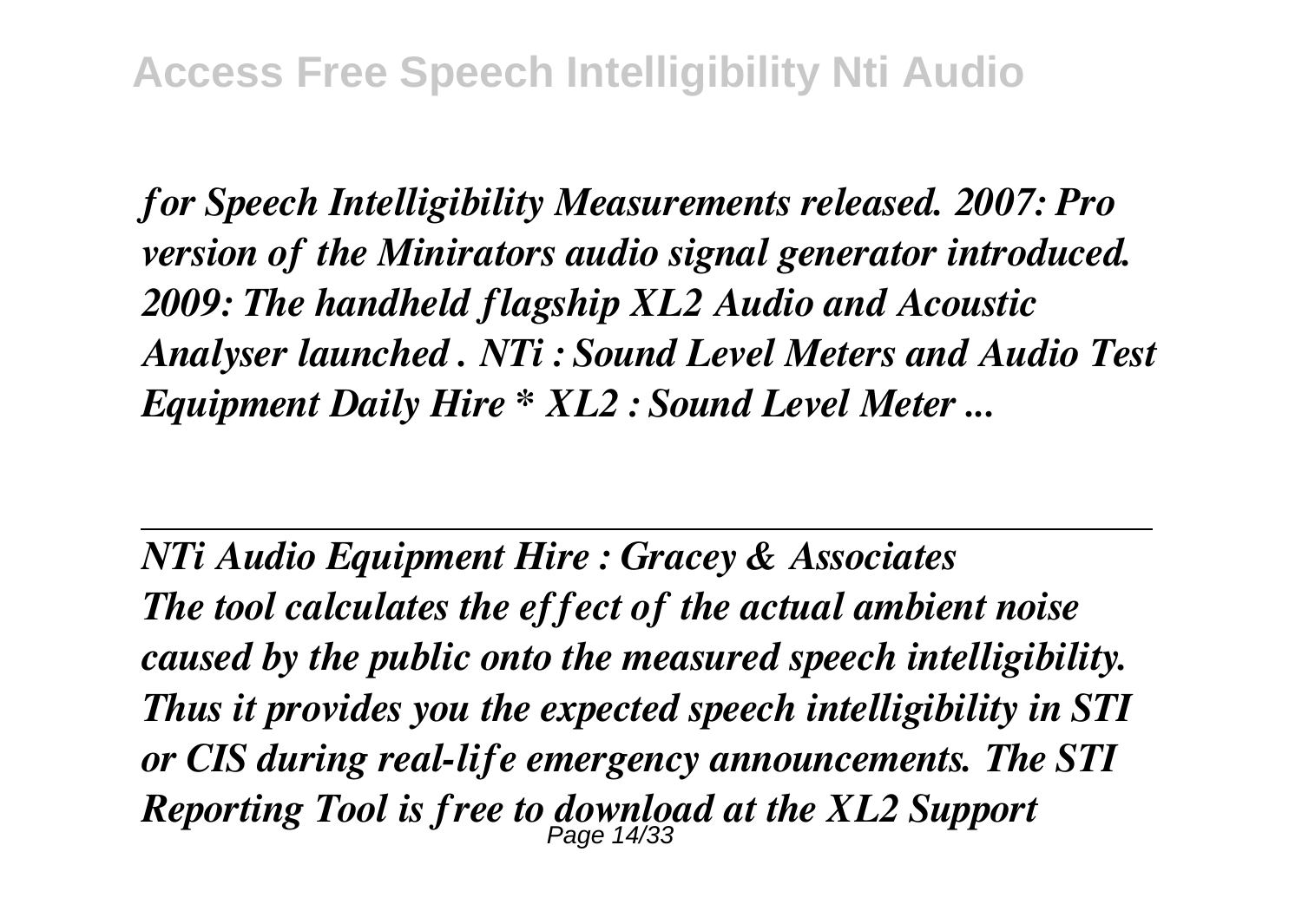## **Access Free Speech Intelligibility Nti Audio**

*website.*

*Speech intelligibility option STIPA | NTI Audio - Amber Tech NTI AUDIO TALKBOX ACOUSTIC GENERATOR - STIPA 2. The TalkBox is an acoustic signal generator for speech intelligibility measurements in evacuation and announcement systems, as well as for level alignment of teleconference and…*

*Speech intelligibility test generator - Canford NTI AudioTalkbox Product Code: 745010 The TalkBox is an* Page 15/33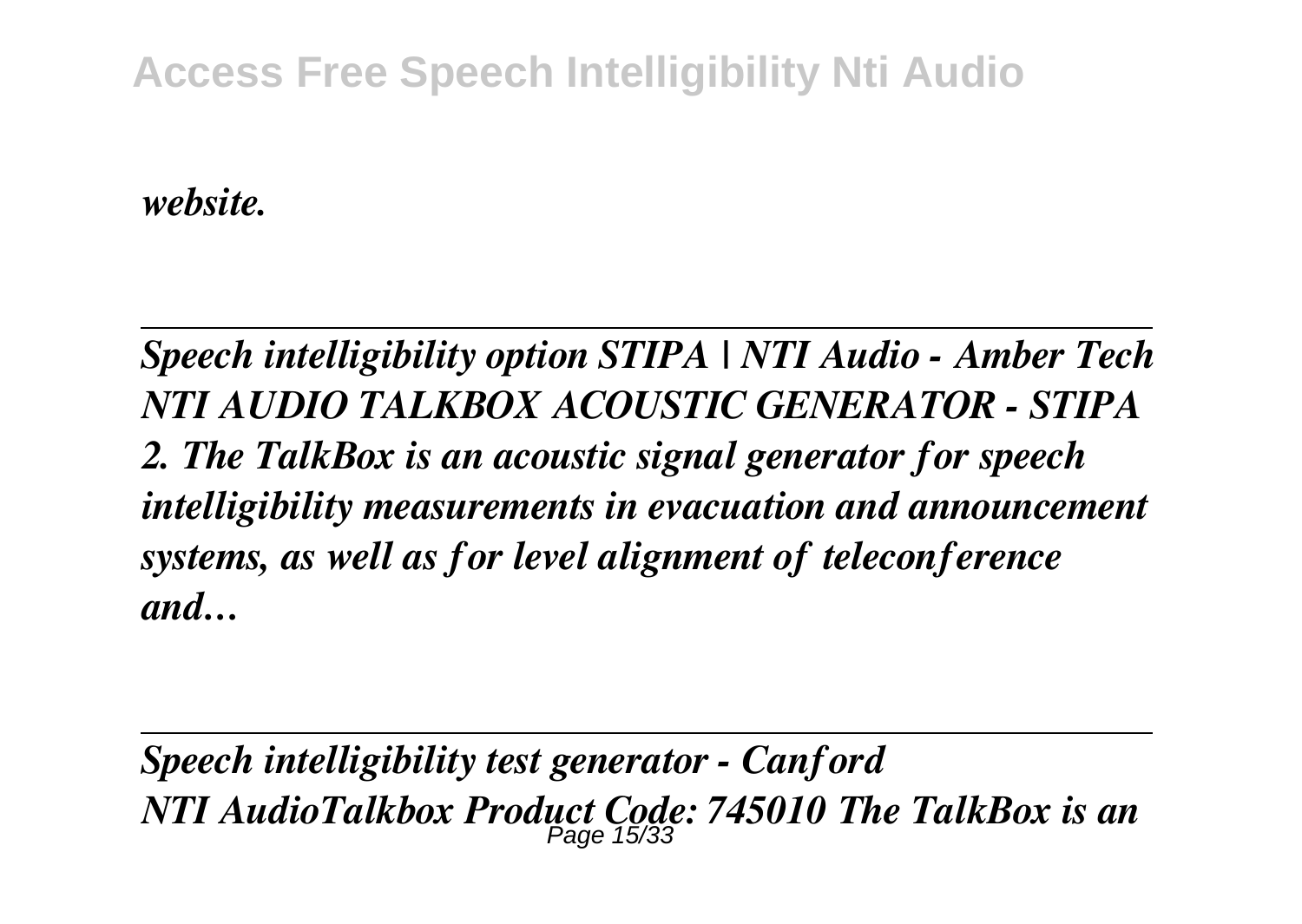*acoustic signal generator for speech intelligibility measurements in evacuation and announcement systems, as well as for level alignment of teleconference or other audio systems. £1,848.00 (INC VAT)*

#### *NTI AudioTalkbox - Studiospares*

*The NTi Audio STI-PA analyzers measure the speech intelligibility of emergency systems in accordance with the standard 2003 IEC 60268-16.The STI-PA function measures the speech intelligibility of public announcement systems according the latest revision of IEC 60268-16.2003 standard. The XL2 displays the measurement results as STI or as CIS* Page 16/33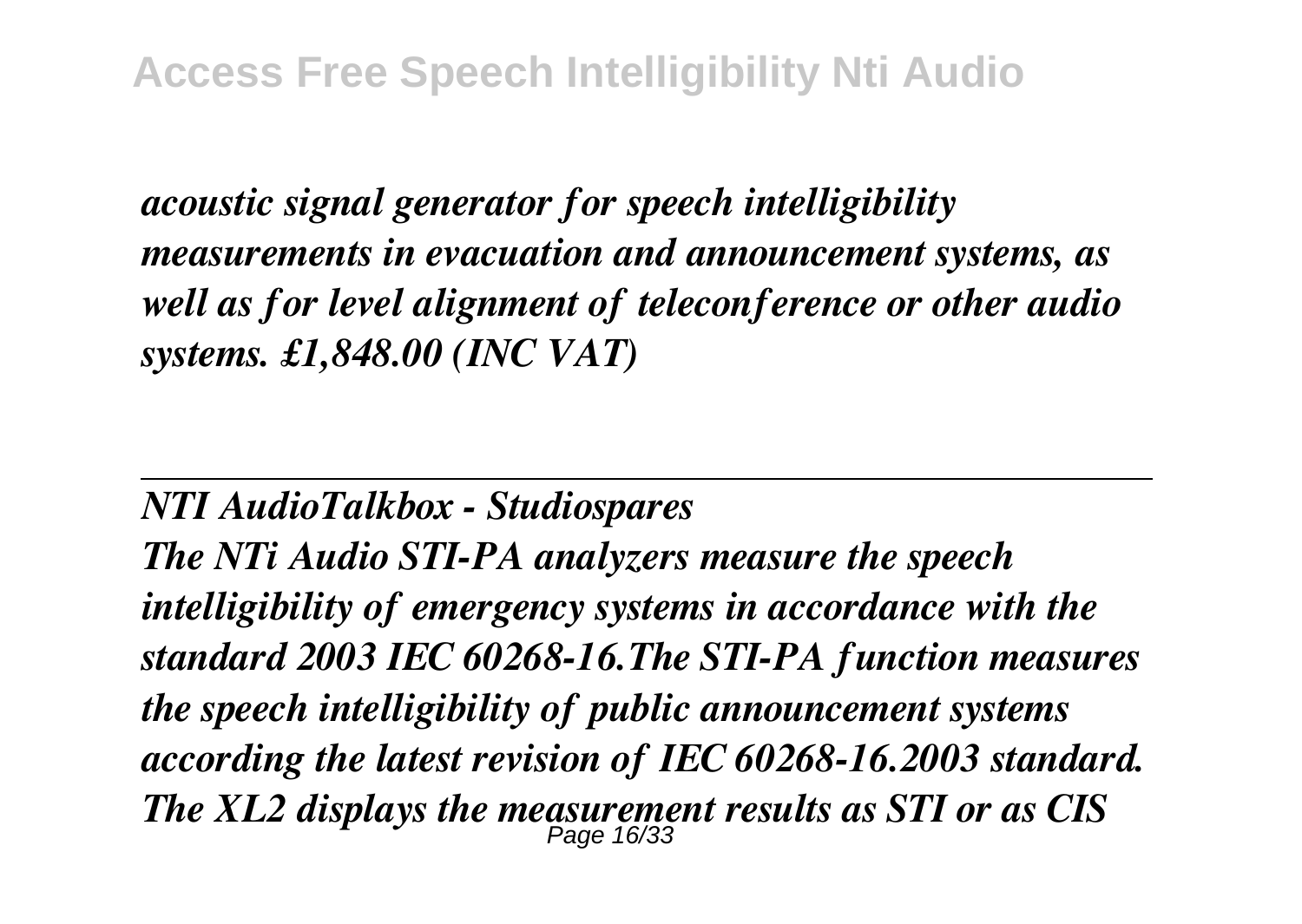*results, accompanied by the individual levels and ...*

*NTi Audio - Sound Bite: Don't trust your ears while measuring speech intelligibility. NTi Audio Webinar - STIPA Measurements* 

*Speech Intelligibility MeasurementsActive Audio Tuto : How does one characterize speech intelligibility? Sound System Intelligibility, Quality and Impact AES Vienna Video: NTI AL1 Acoustilyzer Speech Intelligibility Measuring Unit NTi Audio: XL2 Sound Level Meter Function NTi Audio Webinar - Basics of Sound Level Measurements NTi Audio Webinar* Page 17/33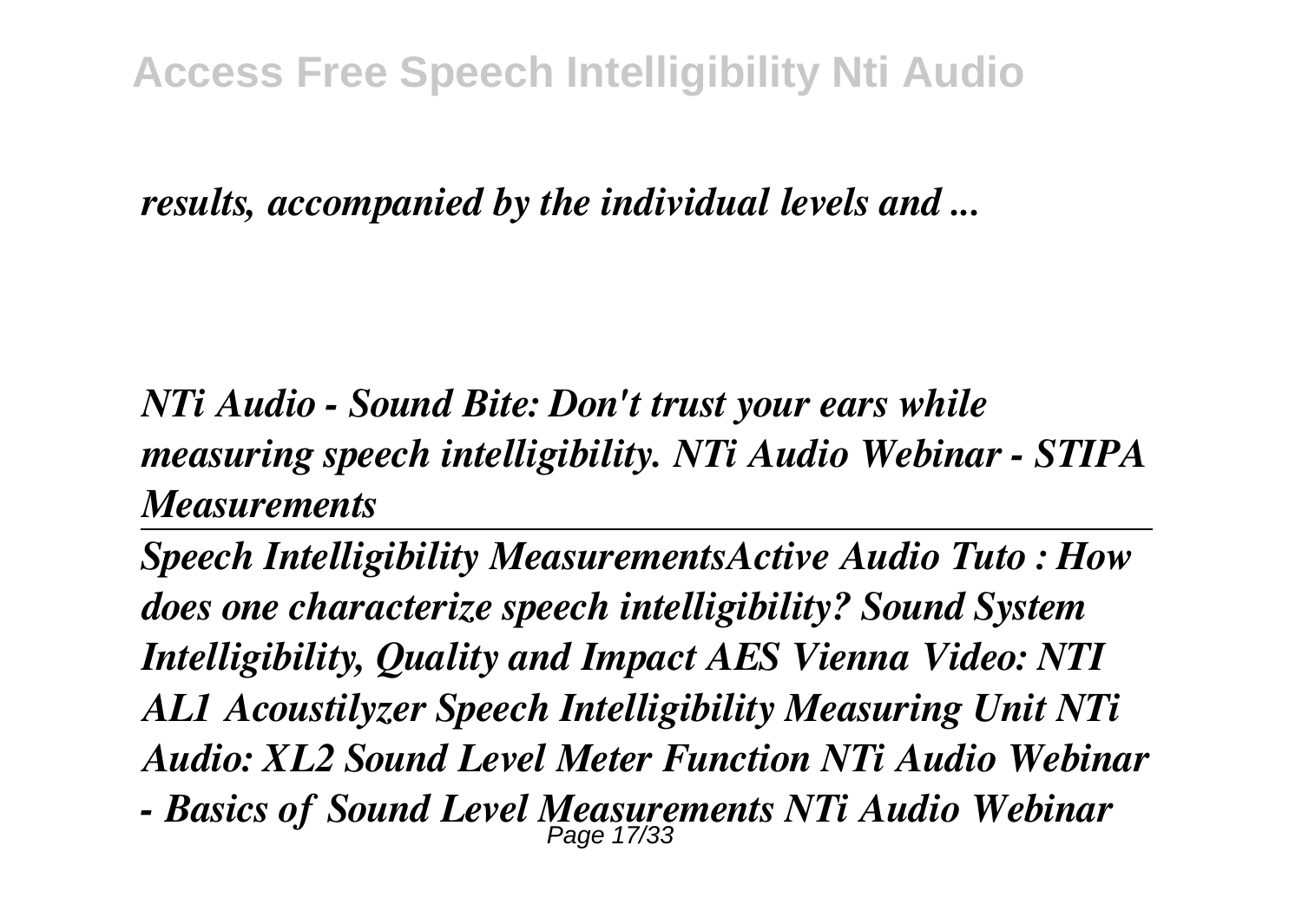### *Measuring Sound Insulation NTi Audio: XL2 Basics NTi Audio Webinar - Basics of FFT Analysis*

*NTi Audio Webinar - RT60 with XL2How Sound Works (In Rooms) NTi Audio: Typical Applications of the Talkbox How To Measure RT60 NTi Audio: FX100 Loudspeaker QC System Speech Intelligibility: Interactions of Context, Clear Speech, Visual Input - with Kristin Van Engen Room Acoustic Analysis/Measurement with Room Eq Wizard - Part 1 How voice frequencies affect speech intelligibility Speech intelligibility - a lecture by Prof. Emeritus Torben Poulsen NTi Audio: Cinema Meter Option for the XL2 How voice directivity affects speech intelligibility*

*NTi Audio Webinar Acoustic Performance of ClassroomsNTi* Page 18/33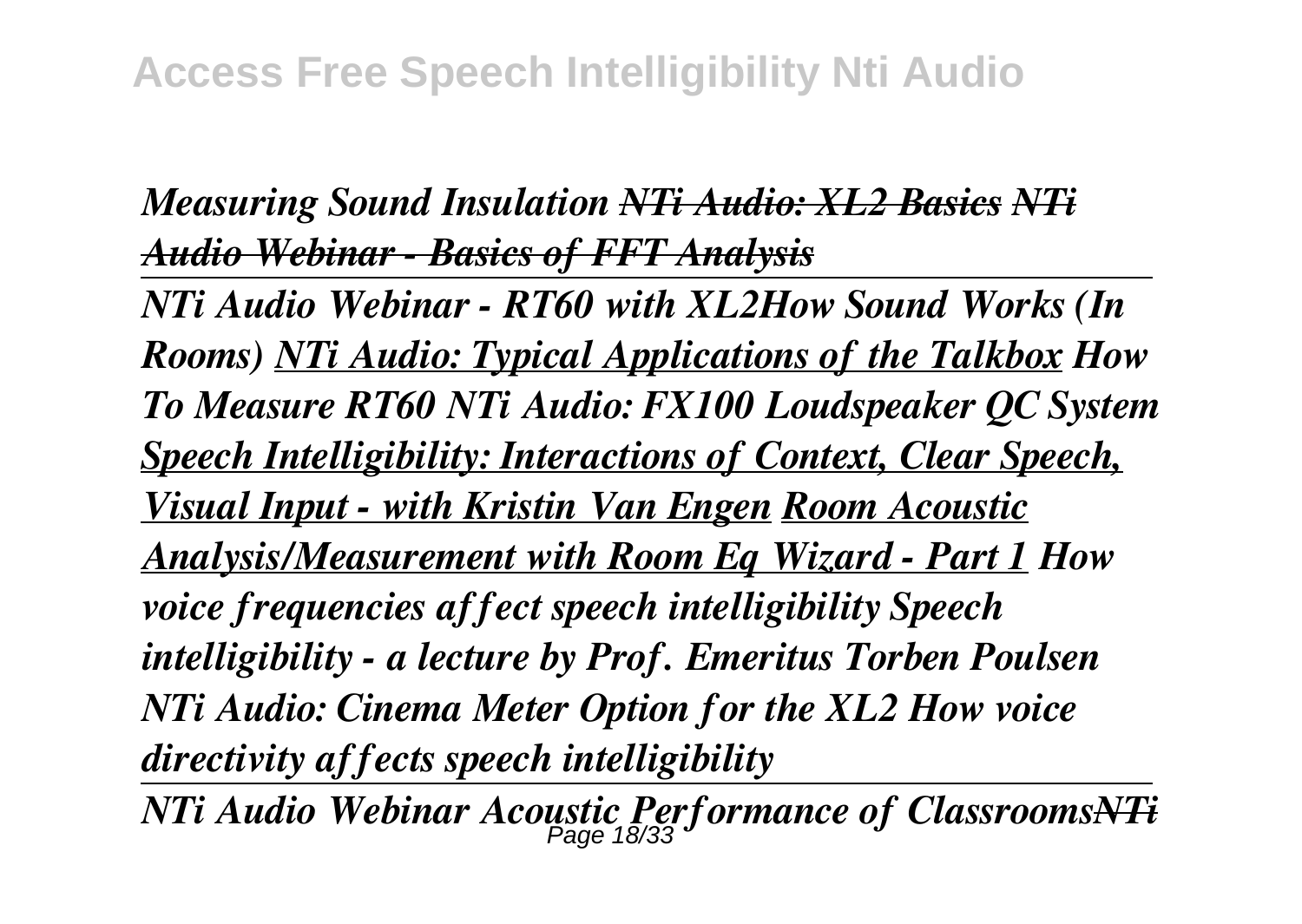*Audio Webinar - Testing of Distributed Audio Systems Speech intelligibility testing with the Bedrock SM50 or SM90 Ensuring speech intelligibility with proper audio techniques NTI Audio XL2 Audio and Acoustic Analyzer \u0026 MR-PRO Minirator Audio Signal Generator AES NY 2018 Multi-microphone Dereverberation and Intelligibility Estimation in Speech Processing NTi Audio: Loudspeaker Directivity Measurements with the FX100NTi Audio Webinar - SoundPropagation Speech Intelligibility Nti Audio Optimize Speech Intelligibility Best intelligibility is achieved*

*at announcement levels in the range of 70-80 dBSPL. At a*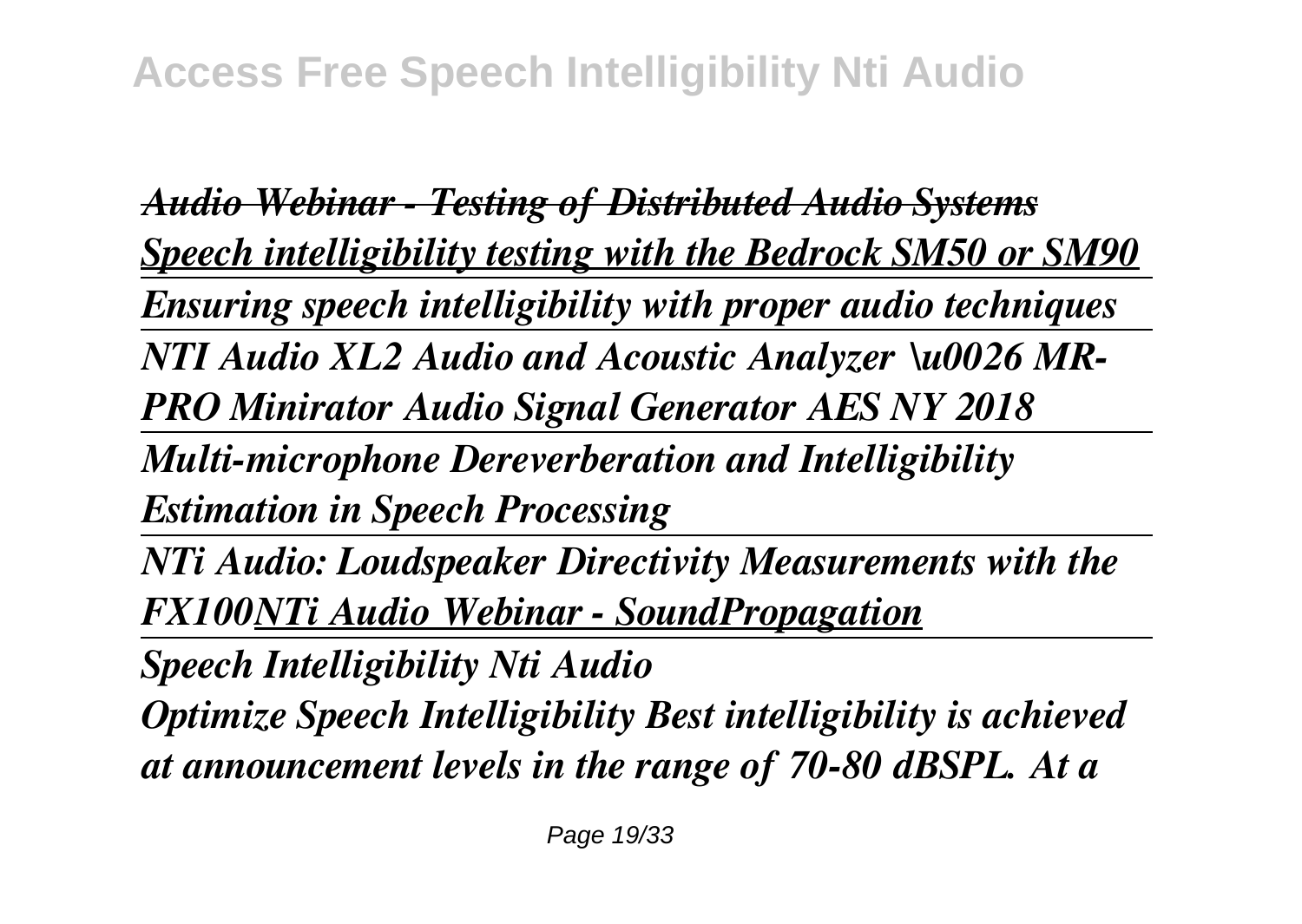*higher sound pressure level, the self-protection mechanism of the ear steps in, which is reflected in a reduced STI result.*

*Speech Intelligibility STIPA | NTi Audio*

*In order to ensure good speech intelligibility, an objective measurement process is necessary that delivers relevant and reproducible results. Measuring the Speech Transmission Index (STI) is such a process. How do we measure Speech Intelligibility STI? By analyzing speech acoustically, we find that human vocal sounds have two characteristics:*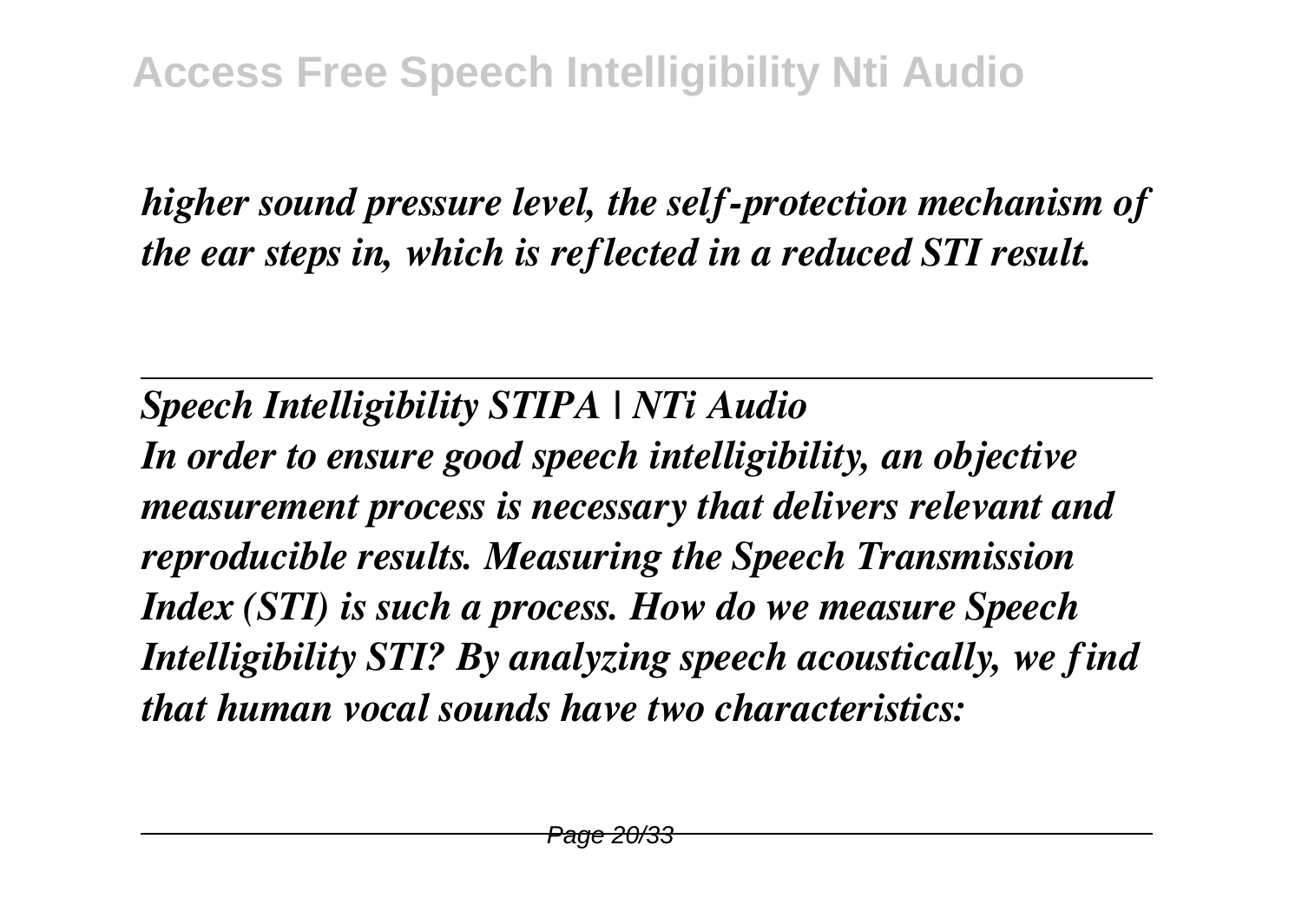*Speech Intelligibility STI - NTi Audio Measurement of speech intelligibility with NTi Audio XL2 Modern measurement methods, such as STI (Speech Transmission Index) or STIPA (Speech Transmission Index of Public Address Systems) try to represent the result with a single number, with as many interference factors as possible (ergo the reality) to be included.*

*Speech Intelligibility in PA systems - NTi Audio NTi Audio XL2 : STIPA - Speech Intelligibility Measurement option £ 29 a day \* Public address systems in shopping centres, railway stations, airports, concert halls etc., have to* Page 21/33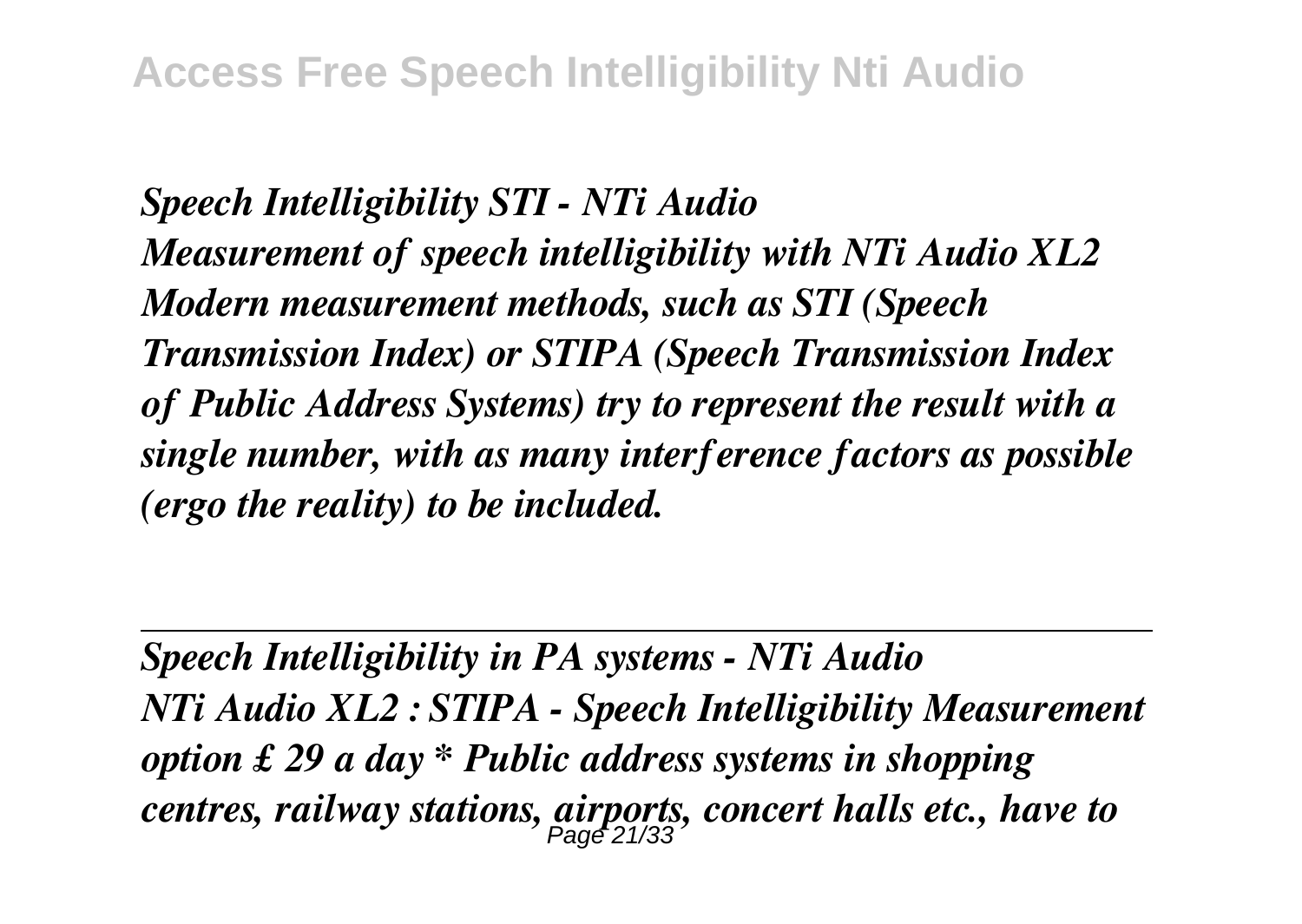*clearly inform people about escape information and directions in case of an emergency, as well as more general information.*

*NTi Audio XL2 STIPA - Speech Intelligibility analyser ... The XL2 Acoustic Analyzer with the STIPA Option installed offers Speech Intelligibility (STIPA) measurements according to the latest IEC standard for verifying speech intelligibility of voice evacuation systems. New XL2 features, like averaging multiple STIPA results and ambient noise correction further increase measurement efficiency. This allows acoustic consultants and installers to emulate ...* Page 22/33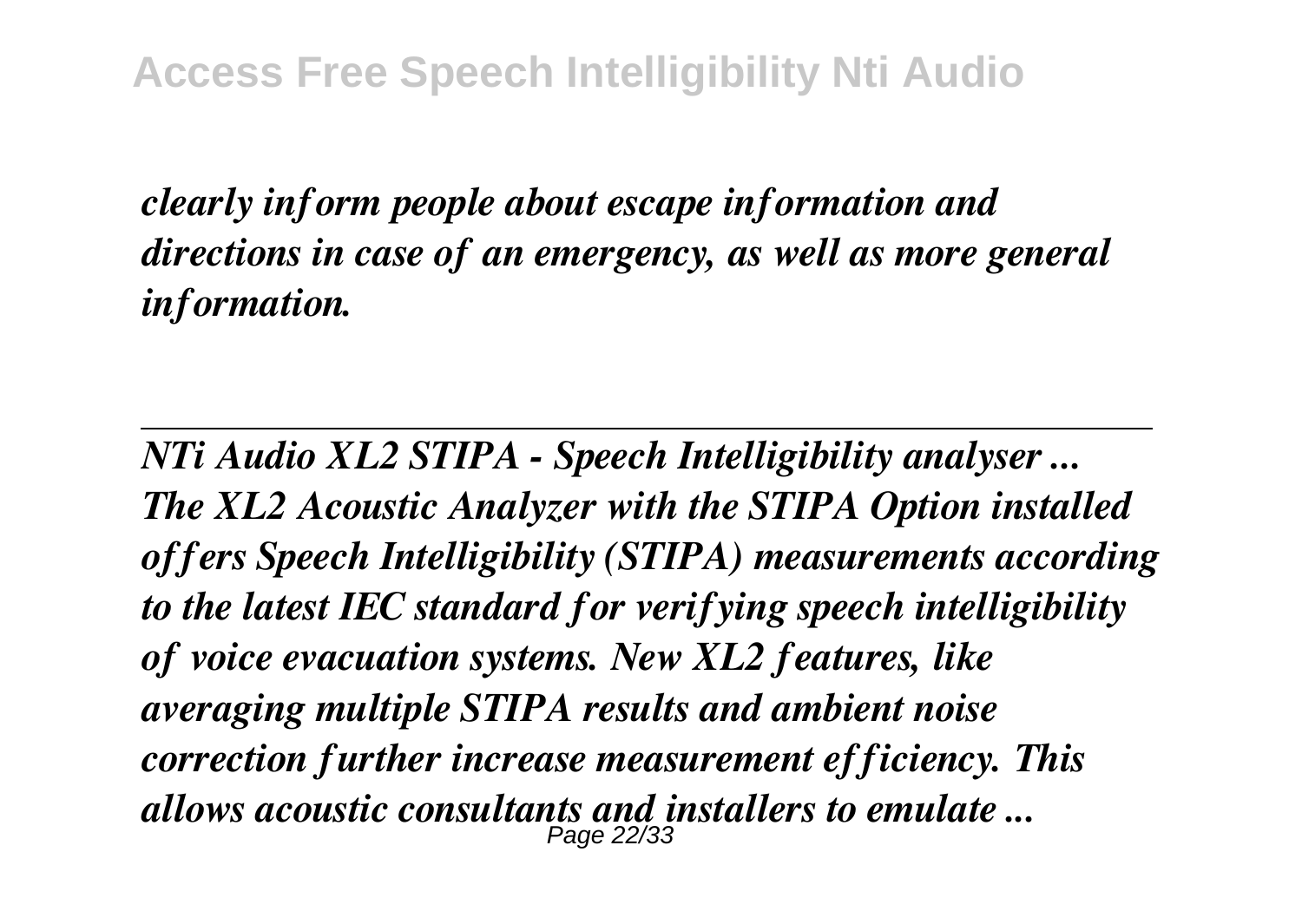*Enhanced Speech Intelligibility Measurement - nti-audio.com The measurement of speech intelligibili- ty can be realized in two ways: either by means of a signal generator (for example NTi Audio MR-PRO), which feeds the STIPA signal directly into the sound system un- der test, or by means of a "TalkBox" with an already built-in signal generator.*

*SPEECH INTELLIGIBILITY IN PA SYSTEMS - NTi Audio Speech Intelligibility Nti Audio After you register at Book Lending (which is free) you'll have the ability to borrow* Page 23/33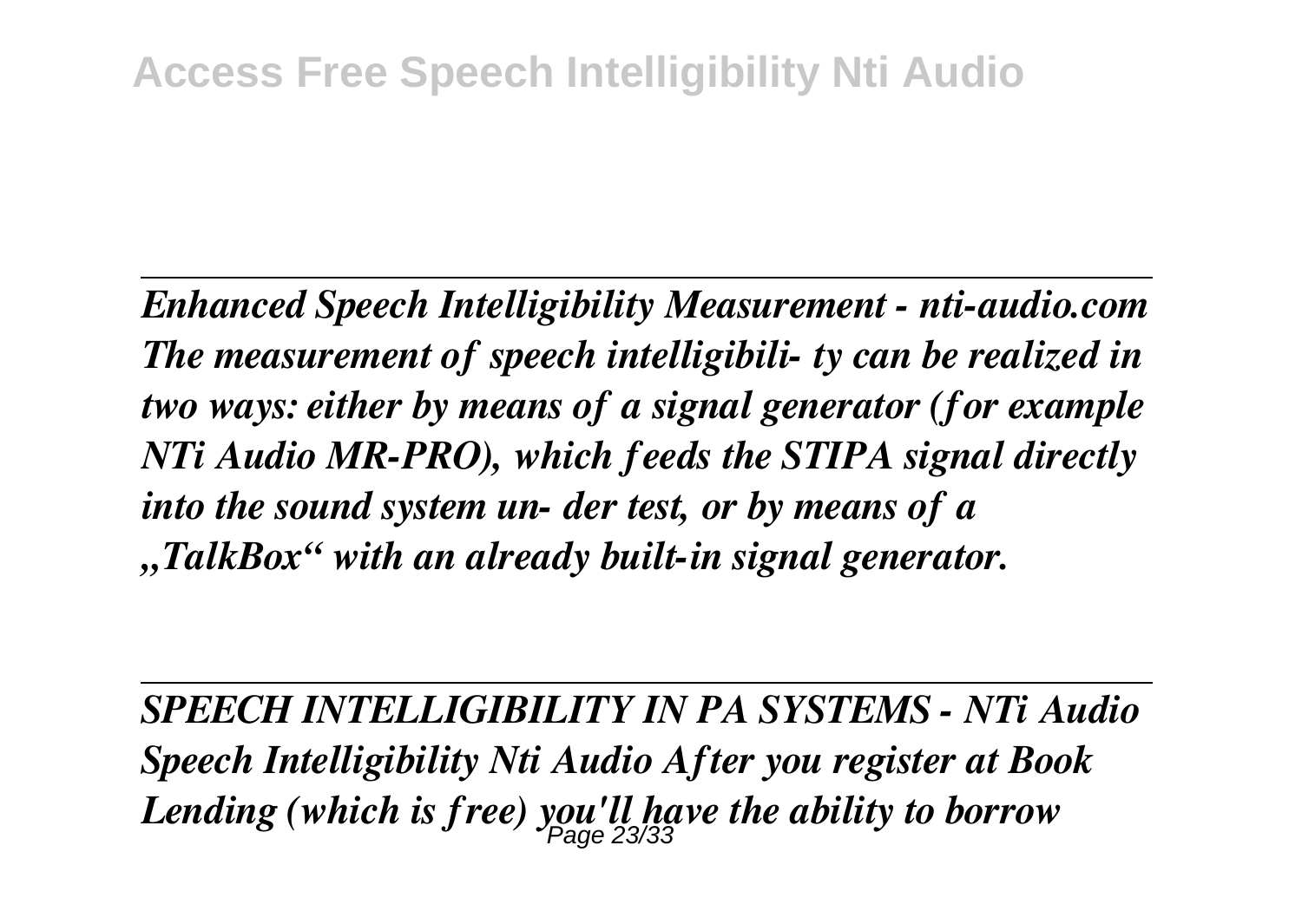*books that other individuals are loaning or to loan one of your Kindle books. You can search through the titles, browse through the list of recently loaned books, and find eBook by genre. Kindle books can only be loaned once, so if you see a title you want, get it before it's ...*

*Speech Intelligibility Nti Audio - wakati.co*

*The NTi Audio TalkBox simplifies and improves the setup of microphones by generating a reference human speech signal or other standard audio test signals, so that all frequencies (not just the frequencies produced by "one, two") can be efficiently adjusted by a single person.* Page 24/33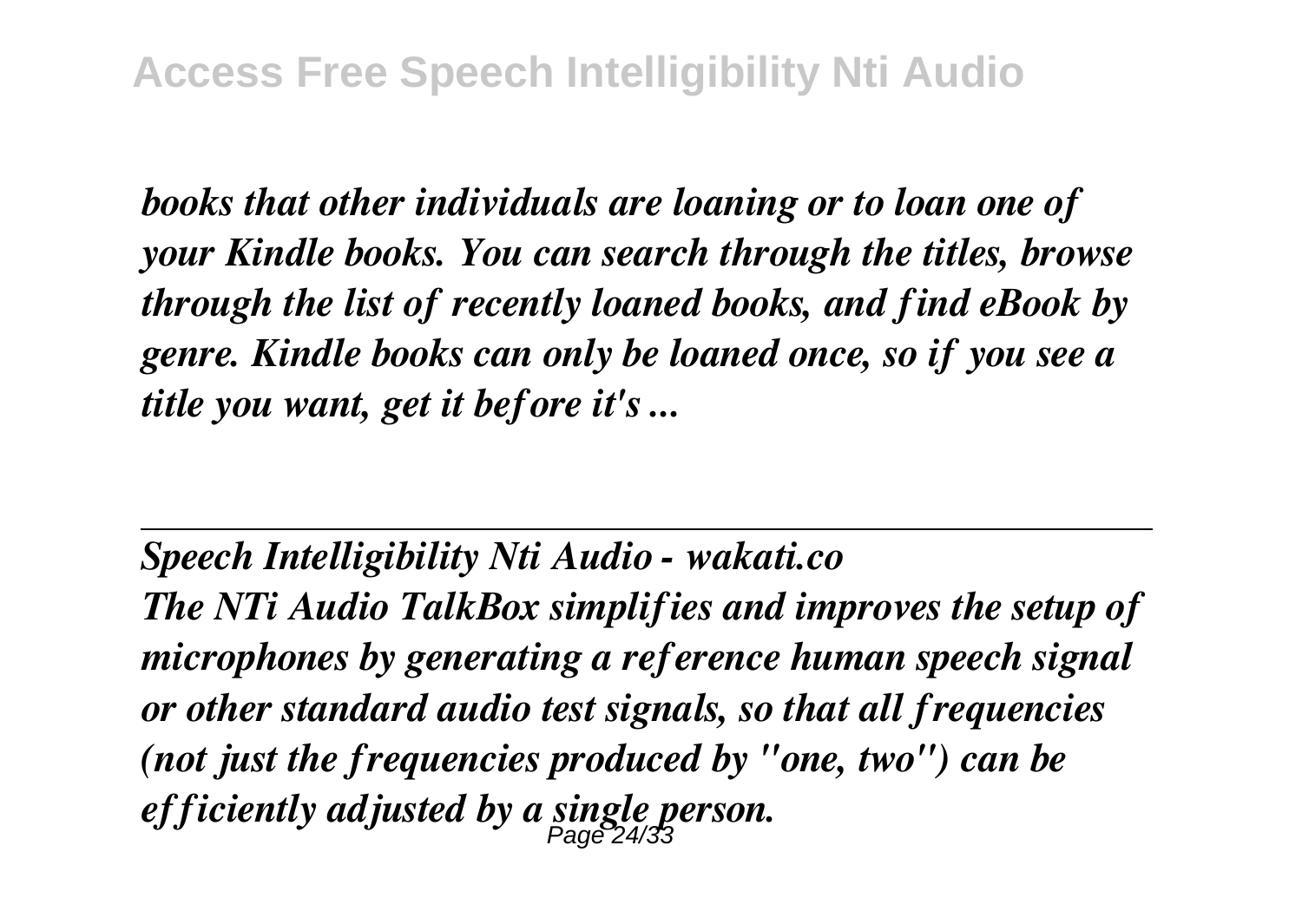#### *Installed Sound - NTi Audio*

*NTi Audio specializes in audio and acoustic measurement instruments. We'll advise you on how to measure, analyze data, and report. We provide the whole solution, using the latest standard-compliant technology, and the best quality; Made in Switzerland! Would you like to know more about how we can help you?*

*NTi Audio Solutions for Audio & Acoustics Speech Intelligibility Reporting; Download here. Professional* Page 25/33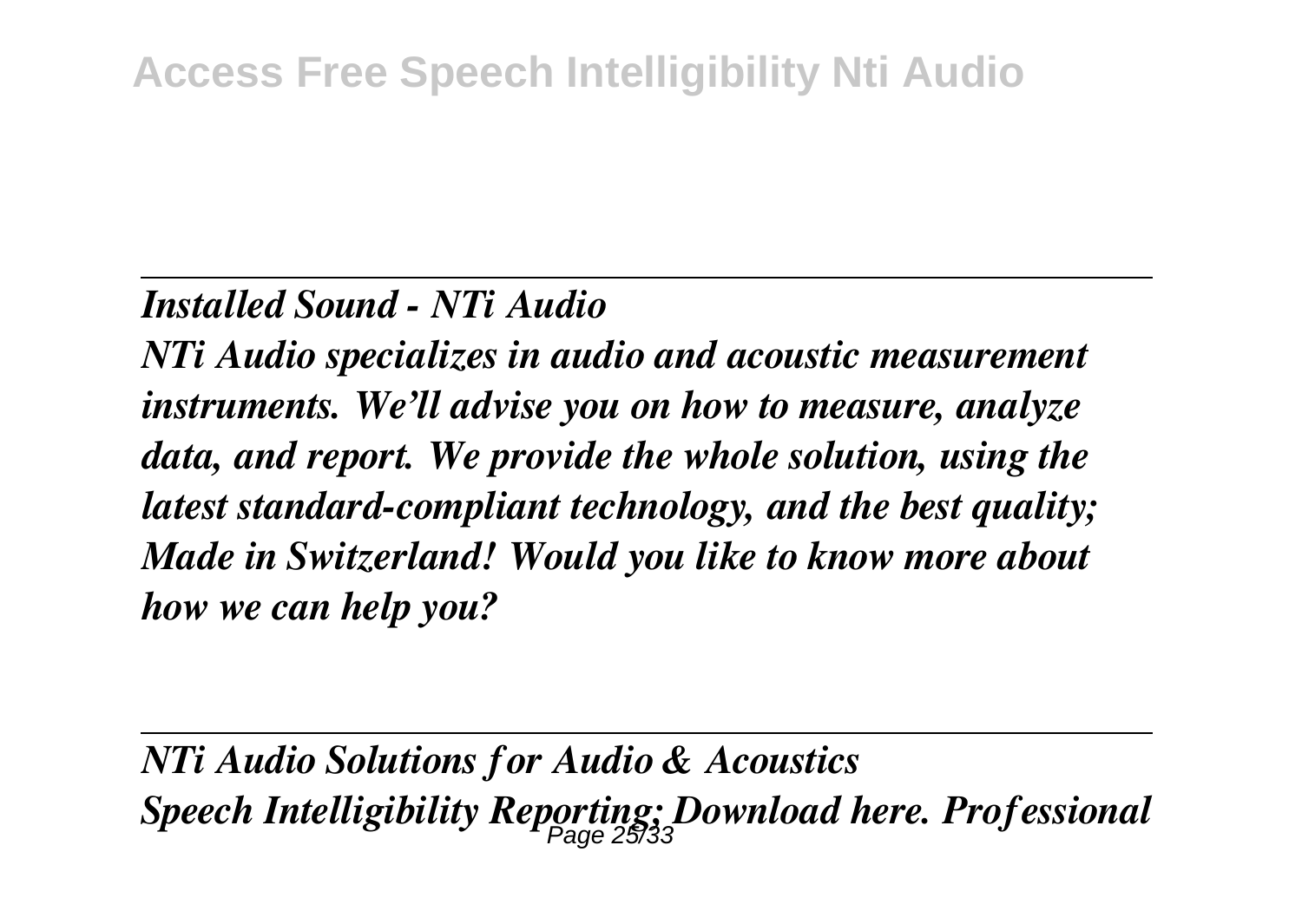*Software Packages (optional): XL2 Data Explorer Professional solution for a comprehensive analysis of logged noise monitoring data. The data import into the software is enabled by the Data Explorer Option or the annual subscription service Data Explorer 365. XL2 Sound Insulation Reporter Provides standardized reports for Airborne ...*

*XL2 Sound Level Meter & Acoustic Analyzer | NTi Audio Another potential reason for poor speech intelligibility can be the room acoustics. In particular, the reverberation time RT60, which is influenced by hard, sound-reflecting surfaces such as walls, windows, tables, etc., is of great interest here.* Page 26/33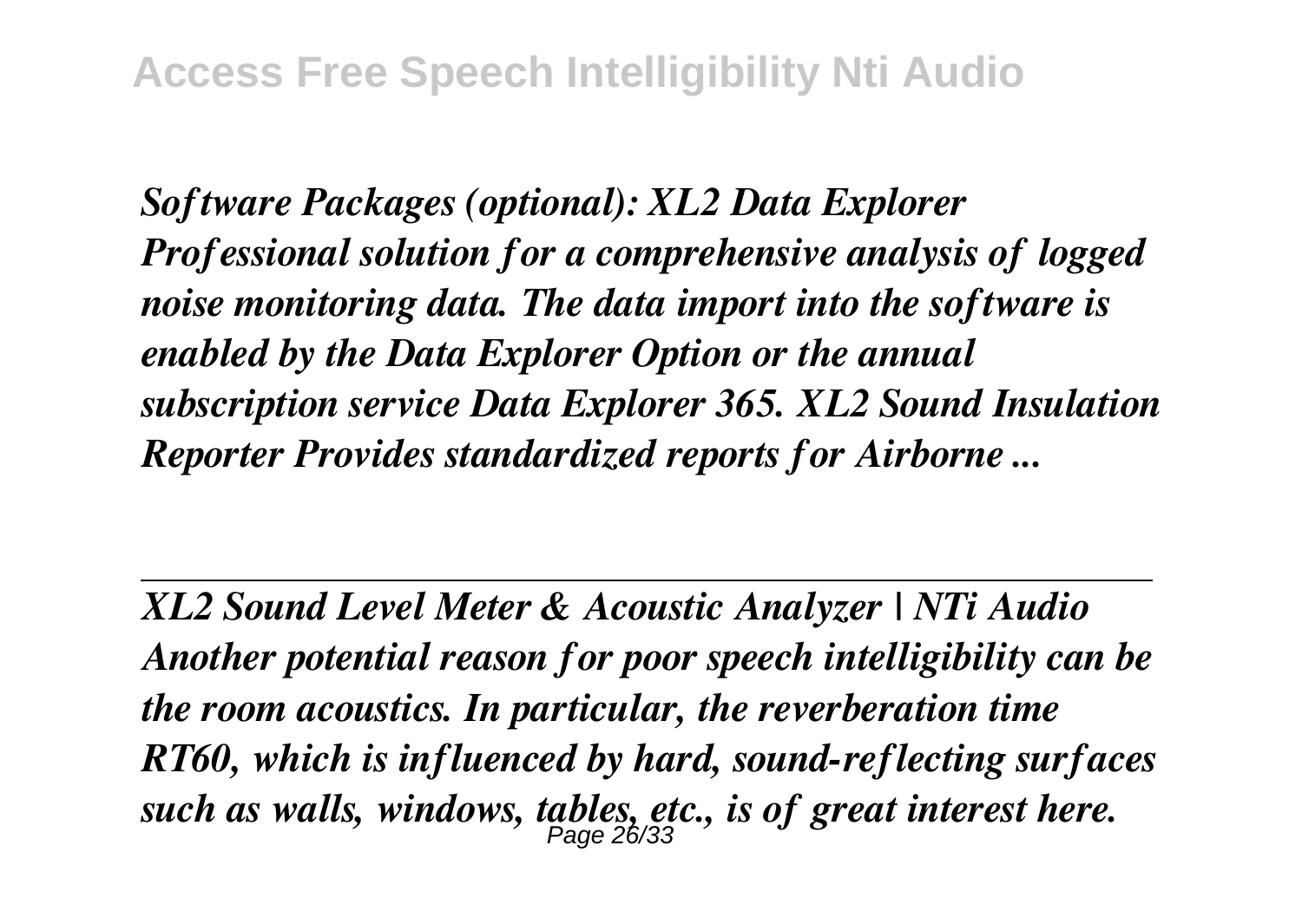*If the reverberating sound is too dominant compared with the direct sound, the intelligibility of the speech suffers. In such a case, two counter ...*

*Speech Intelligibility Archives - sound - acoustics - audio The TalkBox is an acoustic signal generator for speech intelligibility measurements in evacuation and announcement systems, as well as for level alignment of teleconference and other audio systems. The powered precision loudspeaker allows for the complete end-to-end evaluation of the speech intelligibility, STIPA, from the speaker's microphone to the ears of the listener.*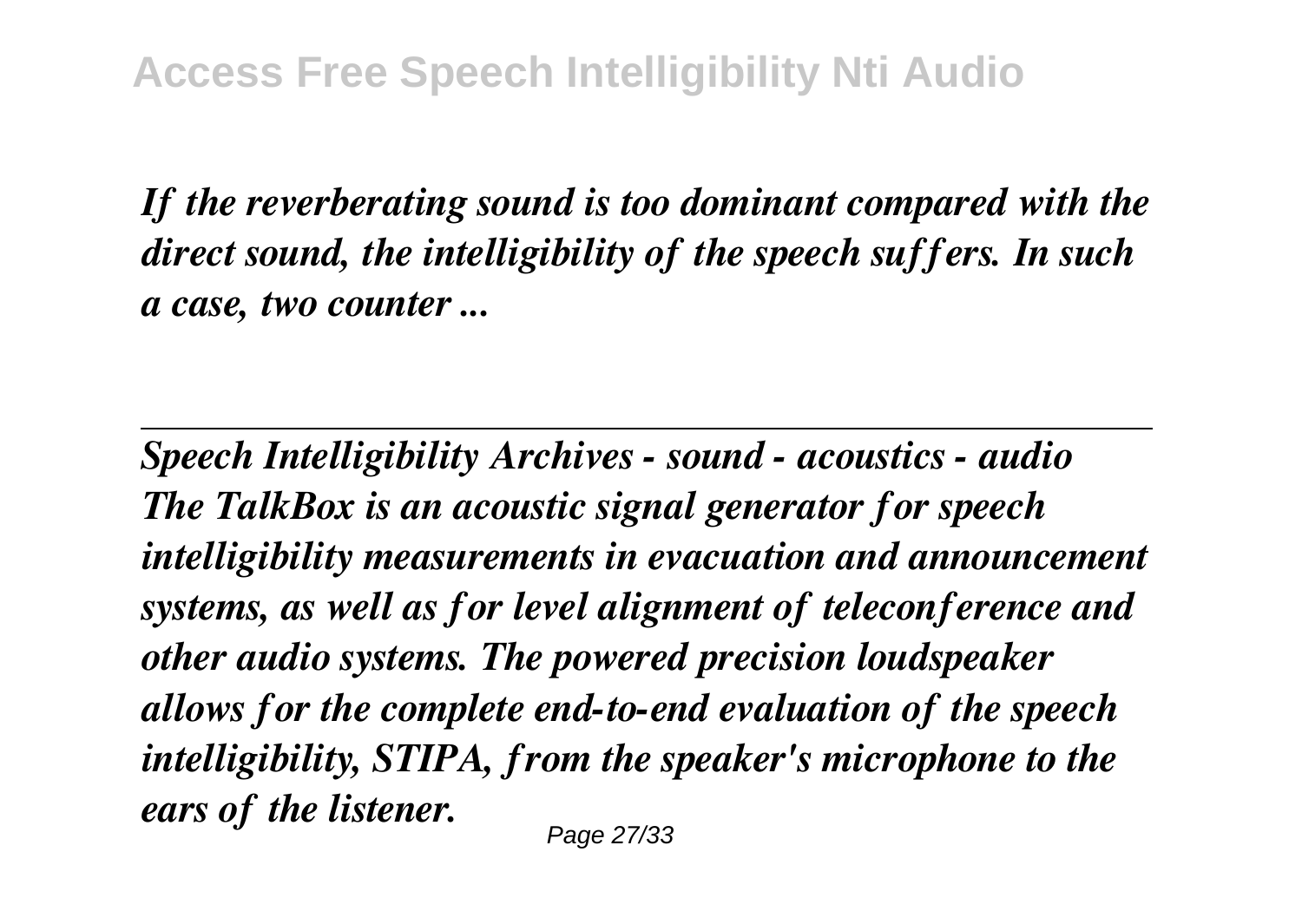# **Access Free Speech Intelligibility Nti Audio**

## *NTI AUDIO TALKBOX ACOUSTIC GENERATOR - STIPA - Canford*

*The analyser is available as a stand-alone test instrument, with a choice of NTI Audio microphones or in kits together with a microphone, signal generator and other accessories. Firmware packages are offered to add reliable measurement of STI, speech transmission index and extended features for sound level and acoustic measurements. XL2*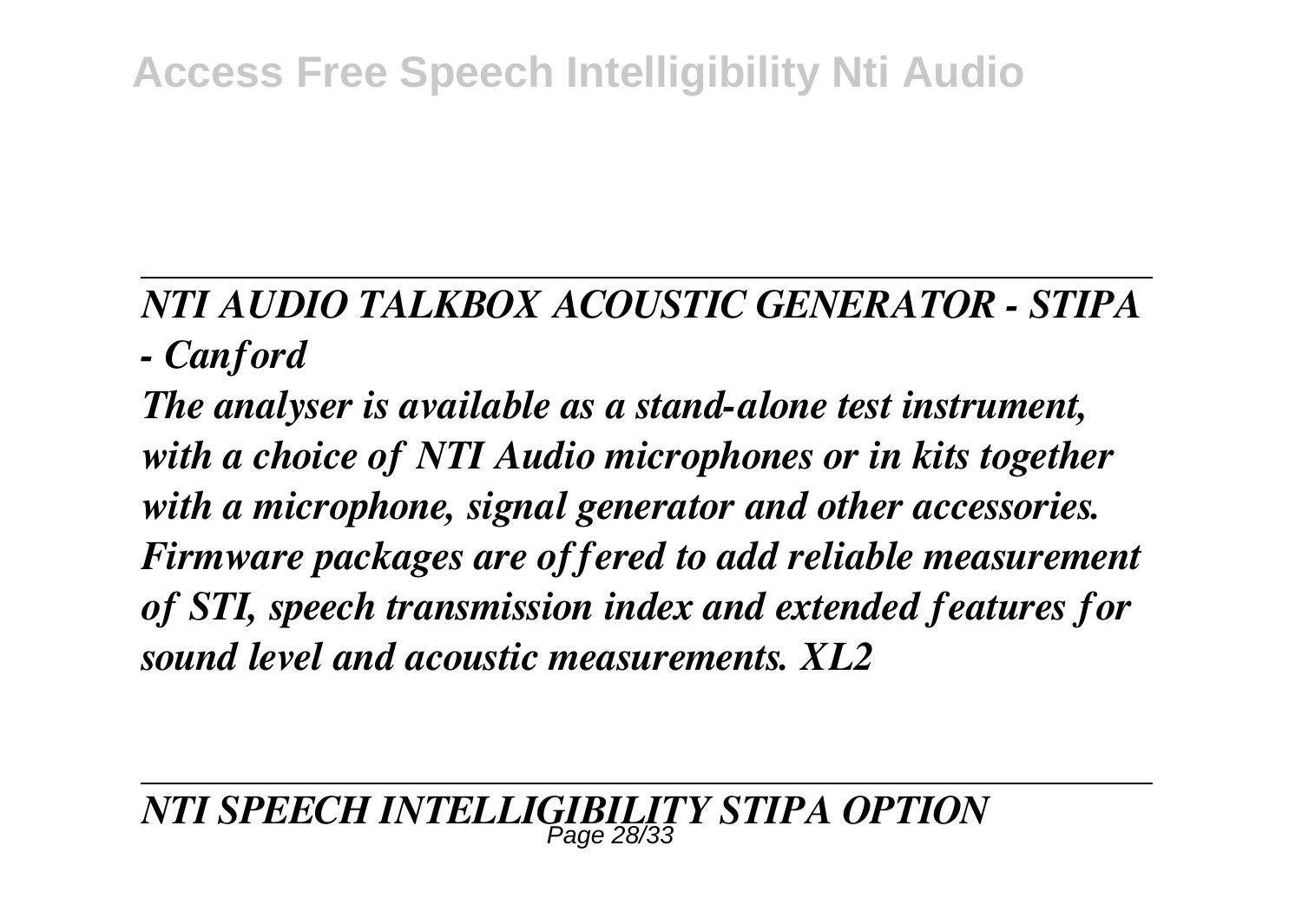#### *Firmware for XL2 ...*

*"Speech Intelligibility Device Market is growing at a High CAGR during the forecast period 2020-2026. The increasing interest of the individuals in this industry is that the major reason for the expansion of this market". Speech Intelligibility Device Market research is an intelligence report with meticulous efforts undertaken to study the right and valuable information. The data which has ...*

*Comprehensive Report on Speech Intelligibility Device ... NTi Audio was formed through a management buyout of the Audio Measurement Division of Neutrik AG. 2005: TalkBox* Page 29/33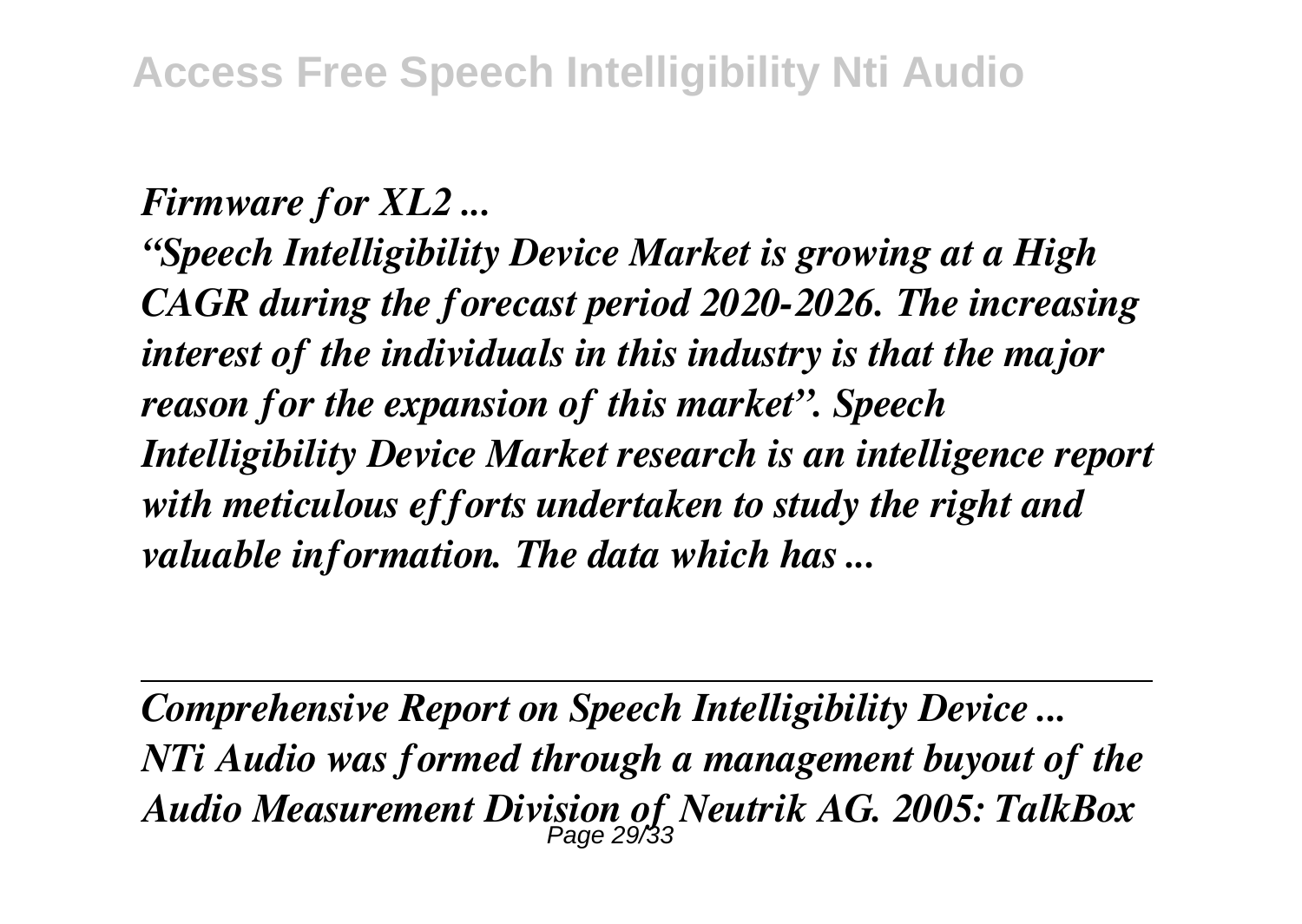*for Speech Intelligibility Measurements released. 2007: Pro version of the Minirators audio signal generator introduced. 2009: The handheld flagship XL2 Audio and Acoustic Analyser launched . NTi : Sound Level Meters and Audio Test Equipment Daily Hire \* XL2 : Sound Level Meter ...*

*NTi Audio Equipment Hire : Gracey & Associates The tool calculates the effect of the actual ambient noise caused by the public onto the measured speech intelligibility. Thus it provides you the expected speech intelligibility in STI or CIS during real-life emergency announcements. The STI Reporting Tool is free to download at the XL2 Support* Page 30/33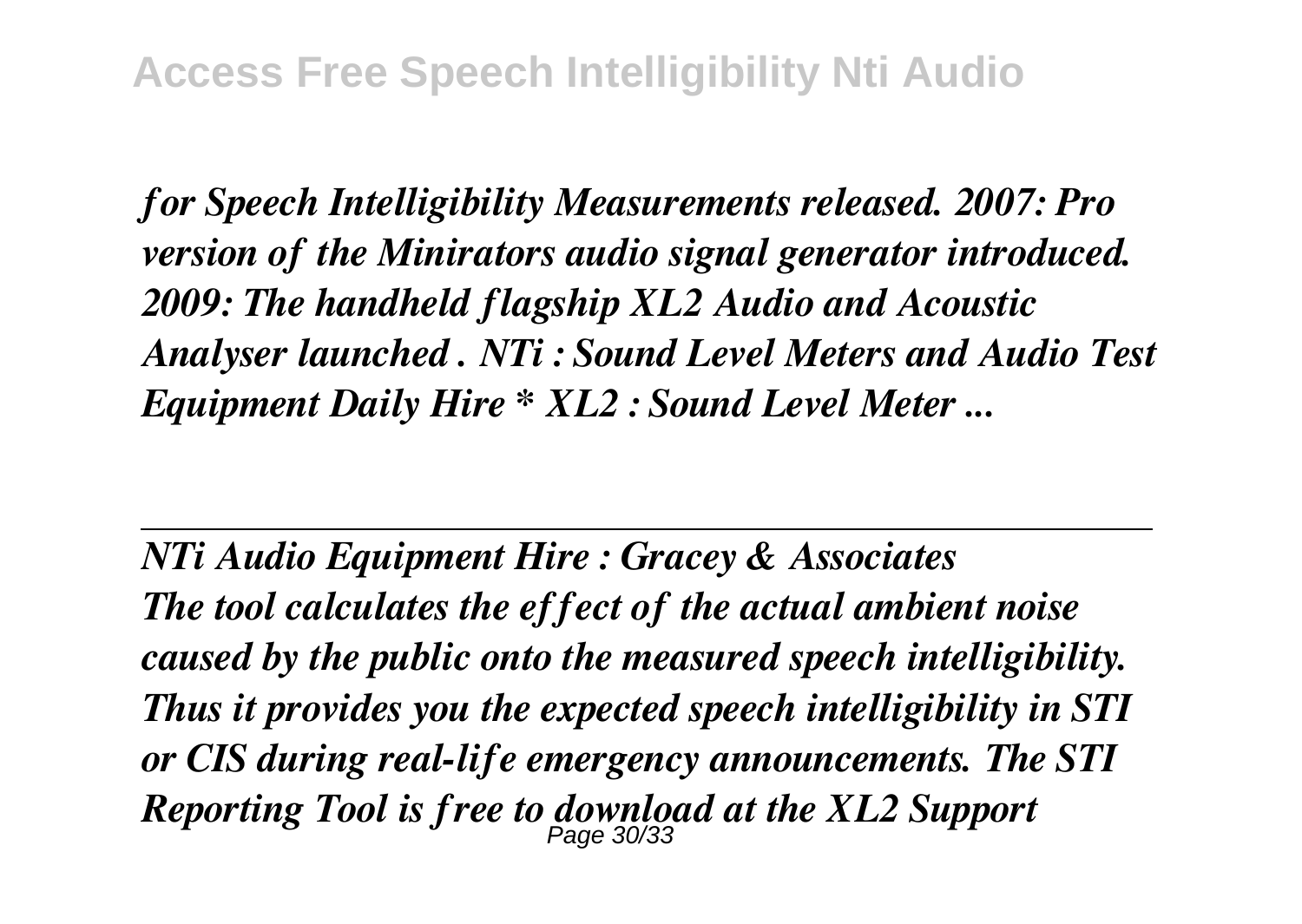## **Access Free Speech Intelligibility Nti Audio**

*website.*

*Speech intelligibility option STIPA | NTI Audio - Amber Tech NTI AUDIO TALKBOX ACOUSTIC GENERATOR - STIPA 2. The TalkBox is an acoustic signal generator for speech intelligibility measurements in evacuation and announcement systems, as well as for level alignment of teleconference and…*

*Speech intelligibility test generator - Canford NTI AudioTalkbox Product Code: 745010 The TalkBox is an* Page 31/33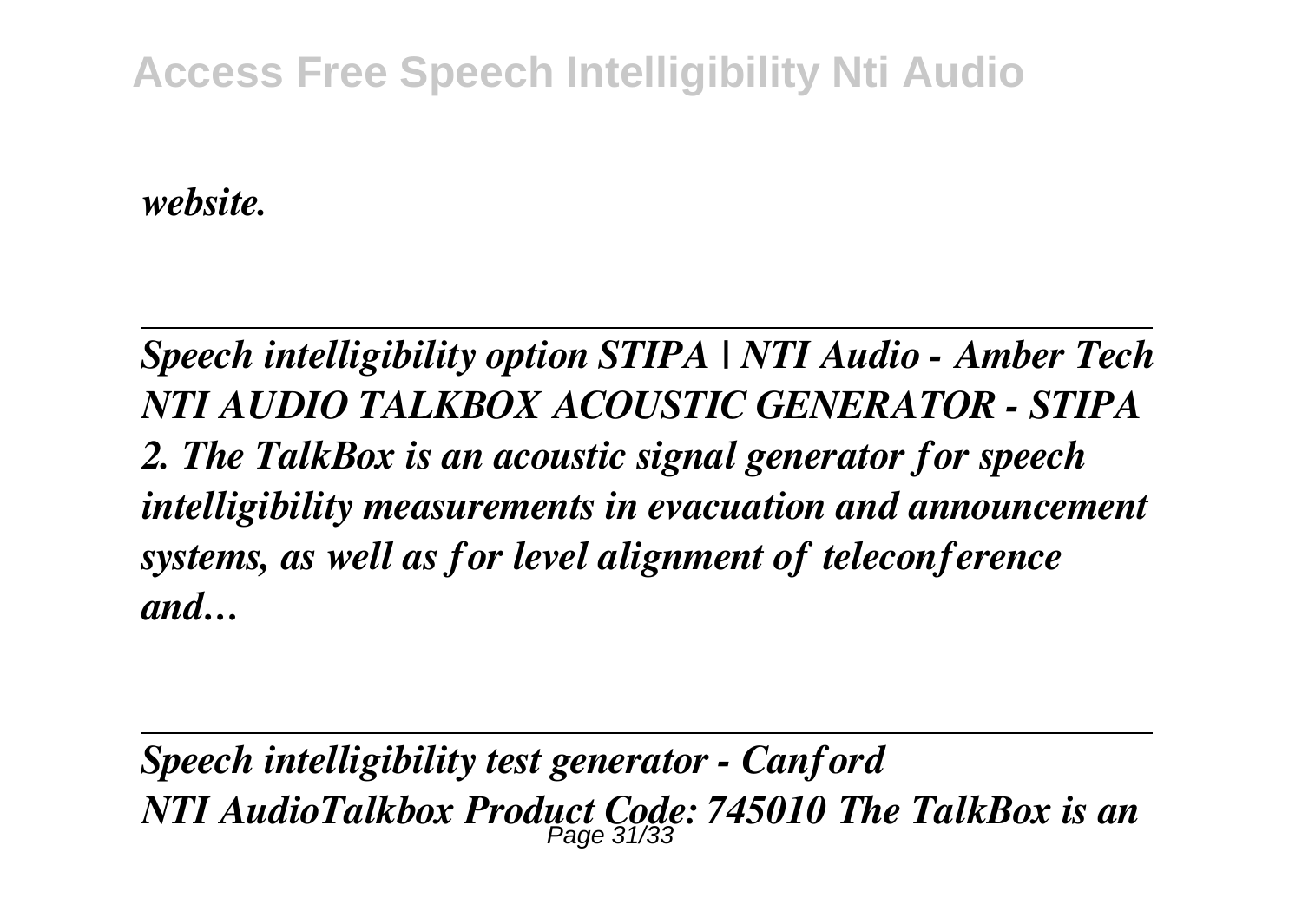*acoustic signal generator for speech intelligibility measurements in evacuation and announcement systems, as well as for level alignment of teleconference or other audio systems. £1,848.00 (INC VAT)*

#### *NTI AudioTalkbox - Studiospares*

*The NTi Audio STI-PA analyzers measure the speech intelligibility of emergency systems in accordance with the standard 2003 IEC 60268-16.The STI-PA function measures the speech intelligibility of public announcement systems according the latest revision of IEC 60268-16.2003 standard. The XL2 displays the measurement results as STI or as CIS* Page 32/33